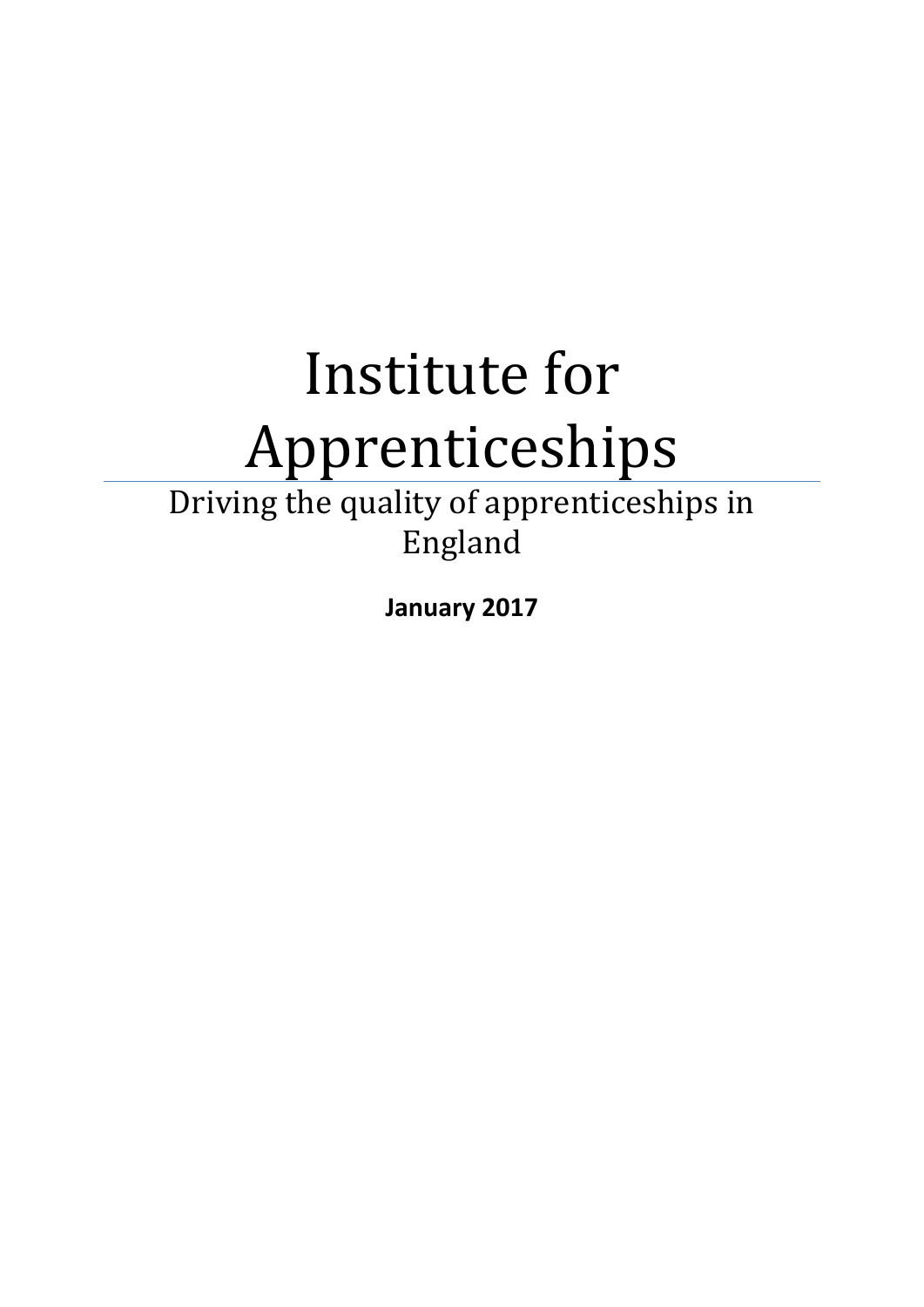# **Contents**

| 3.1 Supporting the development of apprenticeship standards and assessment plans 18   |  |
|--------------------------------------------------------------------------------------|--|
|                                                                                      |  |
| 3.3 Quality assuring apprenticeship end point assessments and certificates27         |  |
| 4. Collaborating with partners to drive quality across the apprenticeships system 31 |  |
|                                                                                      |  |
|                                                                                      |  |
|                                                                                      |  |
|                                                                                      |  |
|                                                                                      |  |
|                                                                                      |  |
|                                                                                      |  |
|                                                                                      |  |
|                                                                                      |  |
|                                                                                      |  |
|                                                                                      |  |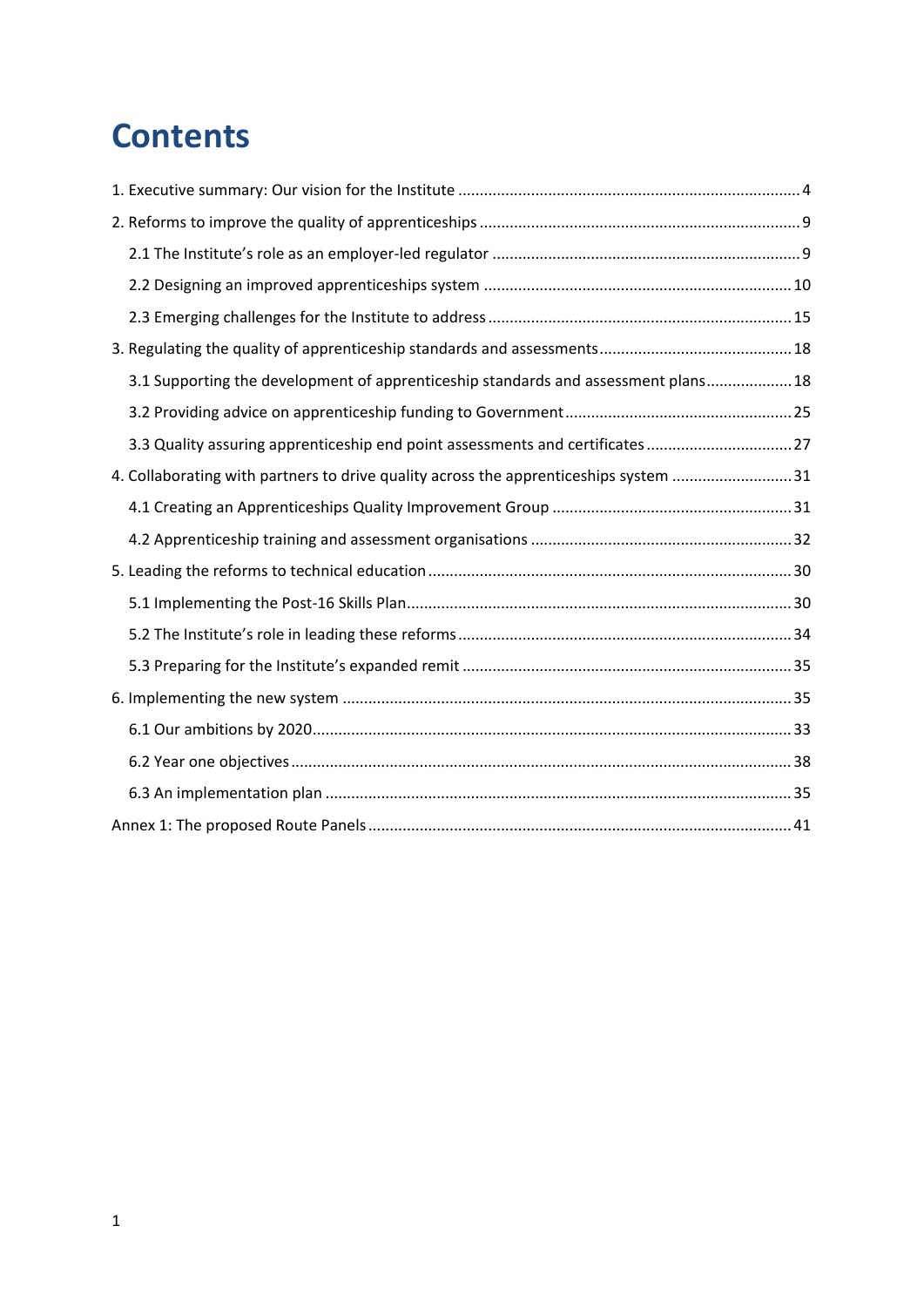

# **Foreword from Antony Jenkins, Shadow Chair of the Institute for Apprenticeships**

Apprenticeships can change lives. We know 90 per cent of apprentices go on to a job or further education. Apprenticeships offer a ladder of opportunity for people of all ages; they boost businesses and make a profound difference to the economic stability and productivity of this country.

That's why, continuing the ambitious agenda of skills reform, the Government has decided to establish a new independent, public body to make sure apprenticeships are of the highest quality they can be. Supporting the plan to create three million apprenticeships by 2020, the Institute for Apprenticeships will start operating in April 2017 – its ultimate goal to give employers a stronger role in the leadership of the apprenticeship system, ensuring employees get the skills they need to succeed and the best apprenticeship possible.

So – why an Institute for Apprenticeships? For too long this country has under invested in skills and subsequently we've lost the support, and the confidence, of employers and apprentices along the way.

This time, it's different. This time, we have the funding in place, a broad agenda of skills reform offering the opportunity to achieve comprehensive and coherent change, and a plan to embed employers within the decision-making structure of the Institute.

The Institute will develop and maintain apprenticeship standards and assessment plans as well as reviewing and approving them. It will maintain a public database of apprenticeship standards and give advice on government funding as well as having a role in quality assurance. And the Government's ambitious plans include expanding the Institute's remit to encompass Technical Education in England from 2018 – as set out in the Post-16 Skills plan.

At this point we are looking at the broader picture, and involving the people who understand what will constitute success and longevity in this field – you.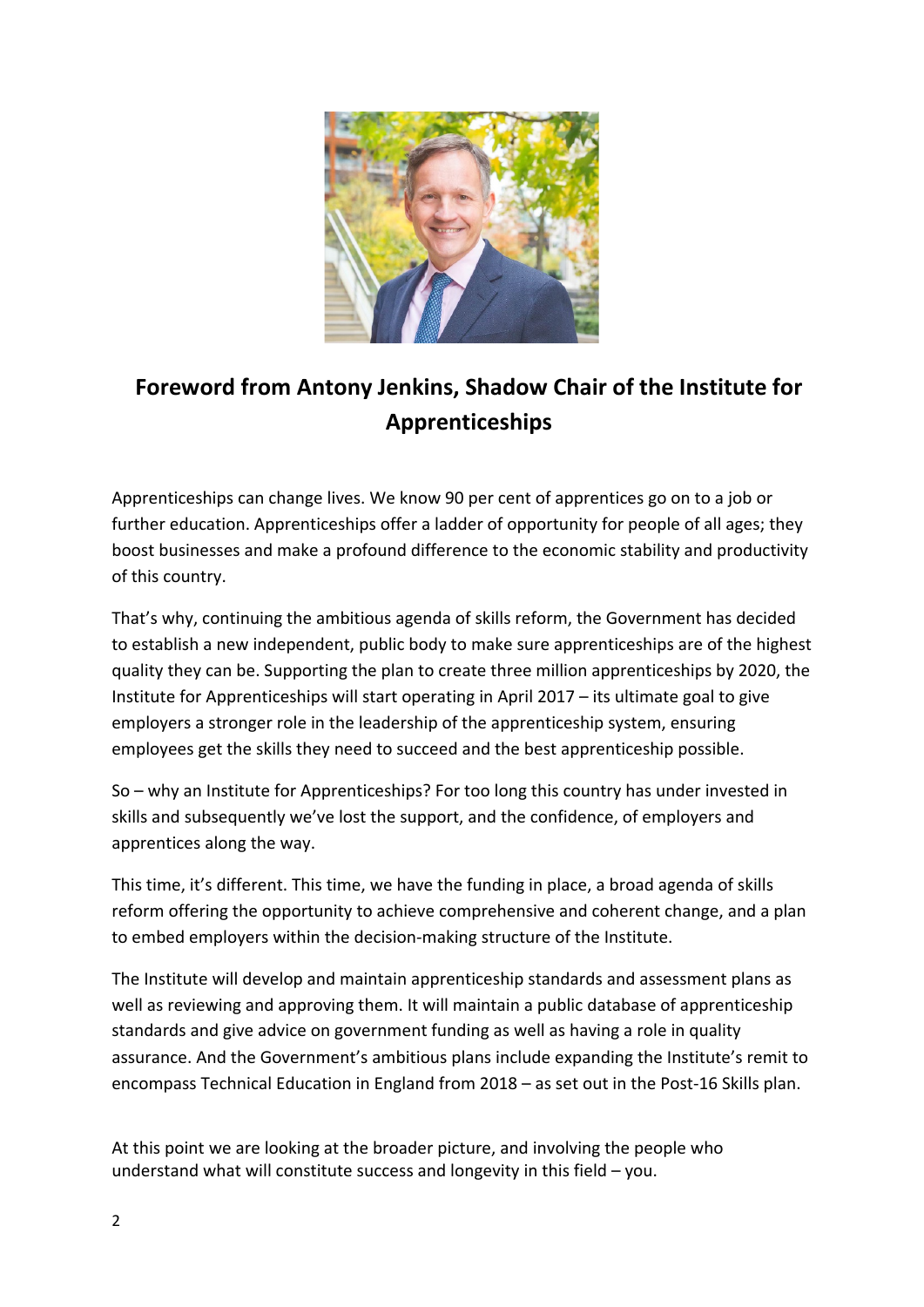The Institute's aims and approach to improving quality are outlined in this document. We believe these are straightforward, direct and powerful, but the mechanisms for their delivery can be complex. We do not underestimate the work ahead and there's a lot more we need to do to deliver. There are challenges we want to face now, with your help, to ensure we make this ambition a reality.

That's why we are consulting and seeking feedback – particularly from those of you with an understanding of the government's vision for apprenticeships and skills, a passion for delivering social reform and a determination to see the Institute succeed. Employers are central to everything we are doing; they know what they want their employees to learn, and the things that really drive productivity for their industry. They are central in the delivery and content creation of the Institute.

Apprenticeships are something we all care passionately about – as a powerful driver for social mobility and the engine of a future skills workforce that is robust and returns on investment for employers and apprentices alike. We are in an age in which the economy is changing at a great pace. Technology is a very significant driver of change and there are great challenges ahead. The Institute is an ongoing project that will require sustained commitment over many years – but the benefits and opportunities for the future are tremendous.

<span id="page-3-0"></span>This is a once-in-a-lifetime opportunity to revolutionise the apprenticeship and technical education landscape, commit to supporting fundamental, long-term social mobility and cement the reputation of an authority that will have credibility and longevity. Please consider this operational plan and feed in your views so we can make this an Institute for the ages.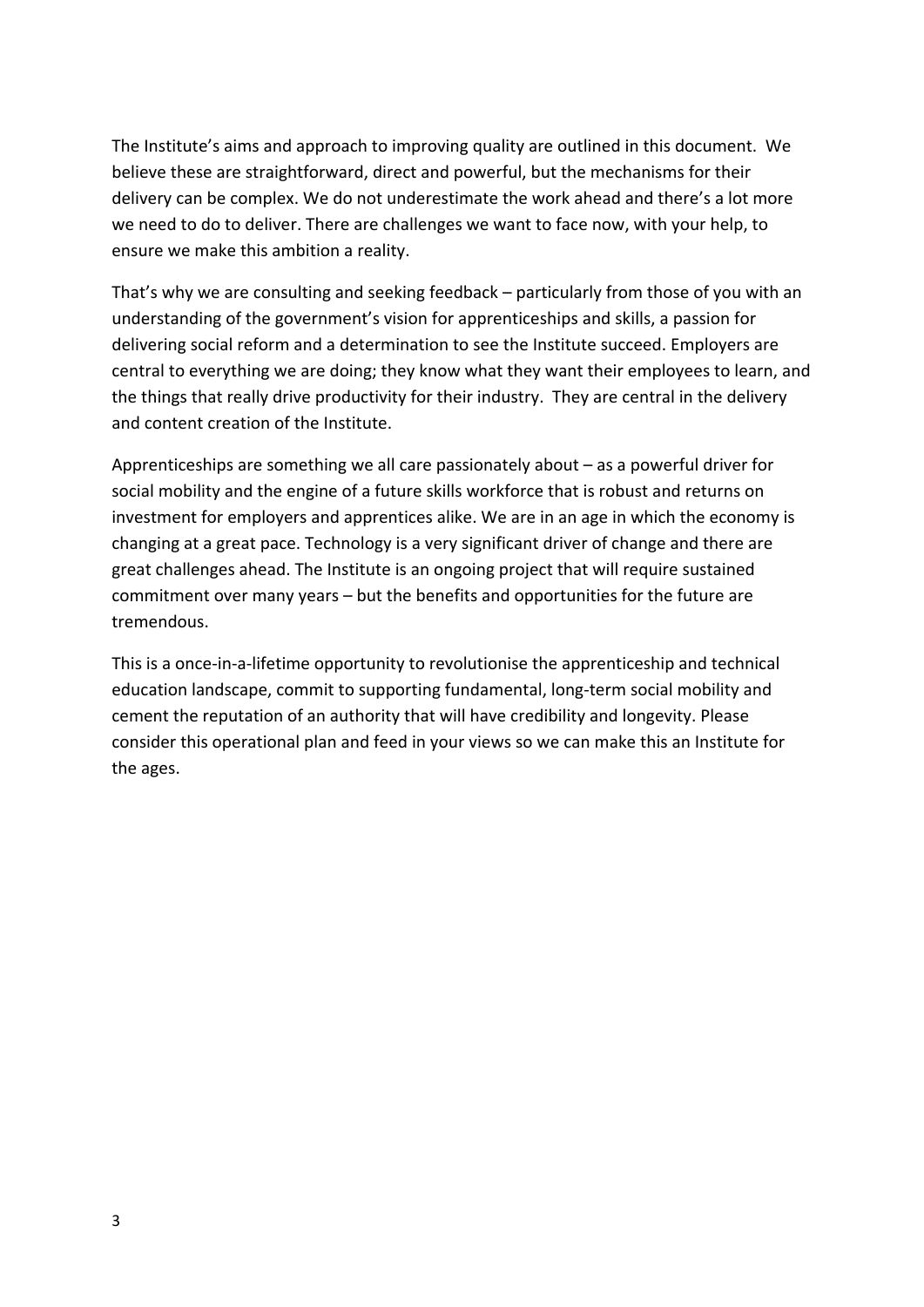# **1. Executive summary: Our vision for the Institute**

High quality apprenticeships, alongside reformed classroom based technical education courses, are a central pillar in delivering the skills needed to forge a country that works for everyone. The benefits they bring are clear:

- **For apprentices**, apprenticeships are an important driver for social mobility, with significantly greater financial returns over a working life (up to £150,000 more) on average for someone completing a Level 4+ apprenticeship). 92% of learners say that their apprenticeship has improved their career prospects, while 97% say that their ability to do their job has improved. The lifetime benefits associated with the acquisition of apprenticeships at Level 2 and 3 are very significant, standing at between £48,000 and £74,000 for Level 2 and between £77,000 and £117,000 for Level 3 Apprenticeships.
- **For employers**, apprenticeships help to close the skills gap and deliver a skilled workforce, with 87% of employers satisfied with their apprenticeship training and 75% noting an improved product or service as a result of the training.
- **For the taxpayer**, apprenticeships generate a return of between £26 and £28 for every £1 of government investment in apprenticeships at Level 2 and 3 respectively – considerably higher than the average of £20 for every £1 of government investment in further education qualifications as a whole. $1$

The opportunities presented by an apprenticeship are vast and can be life changing. But these benefits are only realised when apprenticeships are of a consistently high quality and receive appropriate levels of funding. It is also vital to align apprenticeships with wider technical education, for example so that young people and adults can move easily between apprenticeships and classroom based courses.

**The Institute for Apprenticeships (the Institute) was announced in November 2015 as an employer-led regulator with responsibility for securing the high quality of apprenticeships in England.** The Institute – and apprenticeships – are also part of a wider programme of technical education reform. The Institute will therefore launch as an independent Crown body in April [2](#page-4-1)017<sup>2</sup>, and its remit will expand to encompass Technical Education in 2018.

<span id="page-4-0"></span><sup>1</sup> [https://www.gov.uk/government/uploads/system/uploads/attachment\\_data/file/482754/BIS-15-604](https://www.gov.uk/government/uploads/system/uploads/attachment_data/file/482754/BIS-15-604-english-apprenticeships-our-2020-vision.pdf) [english-apprenticeships-our-2020-vision.pdf](https://www.gov.uk/government/uploads/system/uploads/attachment_data/file/482754/BIS-15-604-english-apprenticeships-our-2020-vision.pdf) **.** 

<span id="page-4-1"></span><sup>&</sup>lt;sup>2</sup> Note that the Institute's remit (and this document's scope) is restricted to the apprenticeships system in England only, as skills policy is a devolved matter. Each devolved administration will continue to determine how they manage their respective apprenticeship programmes.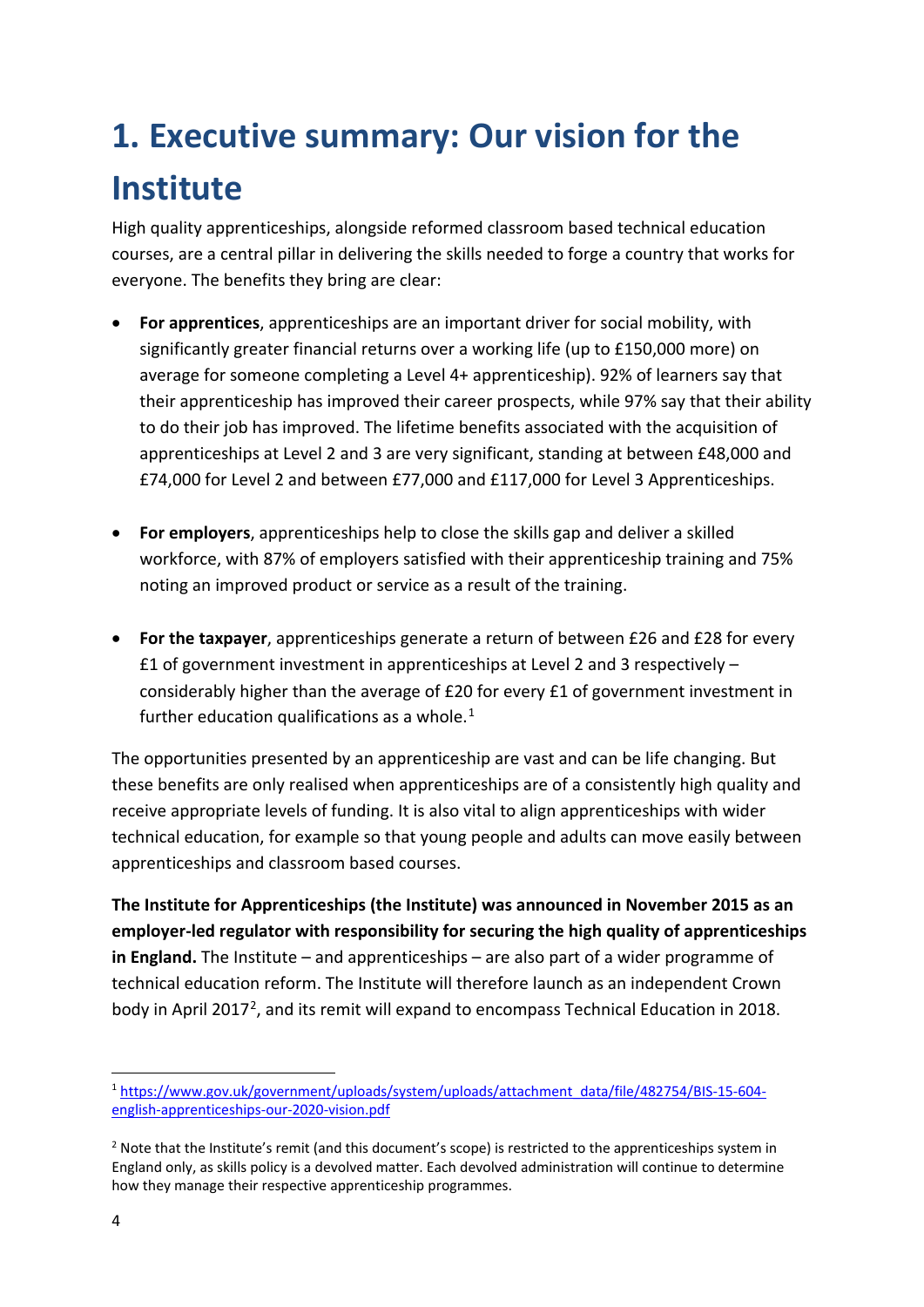The Government published its draft strategic guidance for the initial work of the Institute on 4 January 2017. It outlines the Institute's core functions as:

- Developing and maintaining quality criteria for the approval of apprenticeship standards and assessment plans;
- Supporting the development of standards and assessment plans by employer groups and reviewing and approving them;
- Maintaining a public database of apprenticeship standards and publishing information illustrating potential gaps;
- At regular intervals, reviewing published standards & assessment plans;
- Advising Government on the maximum amount of funding that should be assigned to each apprenticeship standard;
- Ensuring all end-point assessments are quality assured; and
- Having a role in quality assuring the delivery of apprentice end point assessments,where employer groups have been unable to propose one of the other three external quality assurance models (employer-led, Ofqual, Professional Body-led) and have named the Institute in their assessment plan.

 $\bullet$  .

This document now sets out our plans for delivering on the Institute's remit, and includes a series of proposals for how it will operate. We are inviting comments on the proposals and will consider responses into a final operational plan for the Institute, to be published when it launches later this year.

#### **Reforms to improve the quality of apprenticeships**

The 2012 Richard Review into English apprenticeships was clear that the Government should be encouraging more apprenticeships, but that significant changes were needed to increase provision. Of particular note were the importance of making apprenticeships more rigorous and making them more responsive to employers' needs.

Much progress has been made since then, including a clear commitment from the Government to replace the old set of apprenticeship frameworks with employer-designed apprenticeship standards that are more aligned to the knowledge, skills and behaviours that employers are looking for. We set out more detail on the existing reforms to apprenticeships in section two.

To date, over 215 employer groups have stepped forward through the Trailblazer programme to develop over 490 new apprenticeship standards. 157 of these are now 'approved for delivery'. This is compared to 4,661 Ofqual regulated qualifications in 597 pathways through existing frameworks.

But we know that more needs to happen.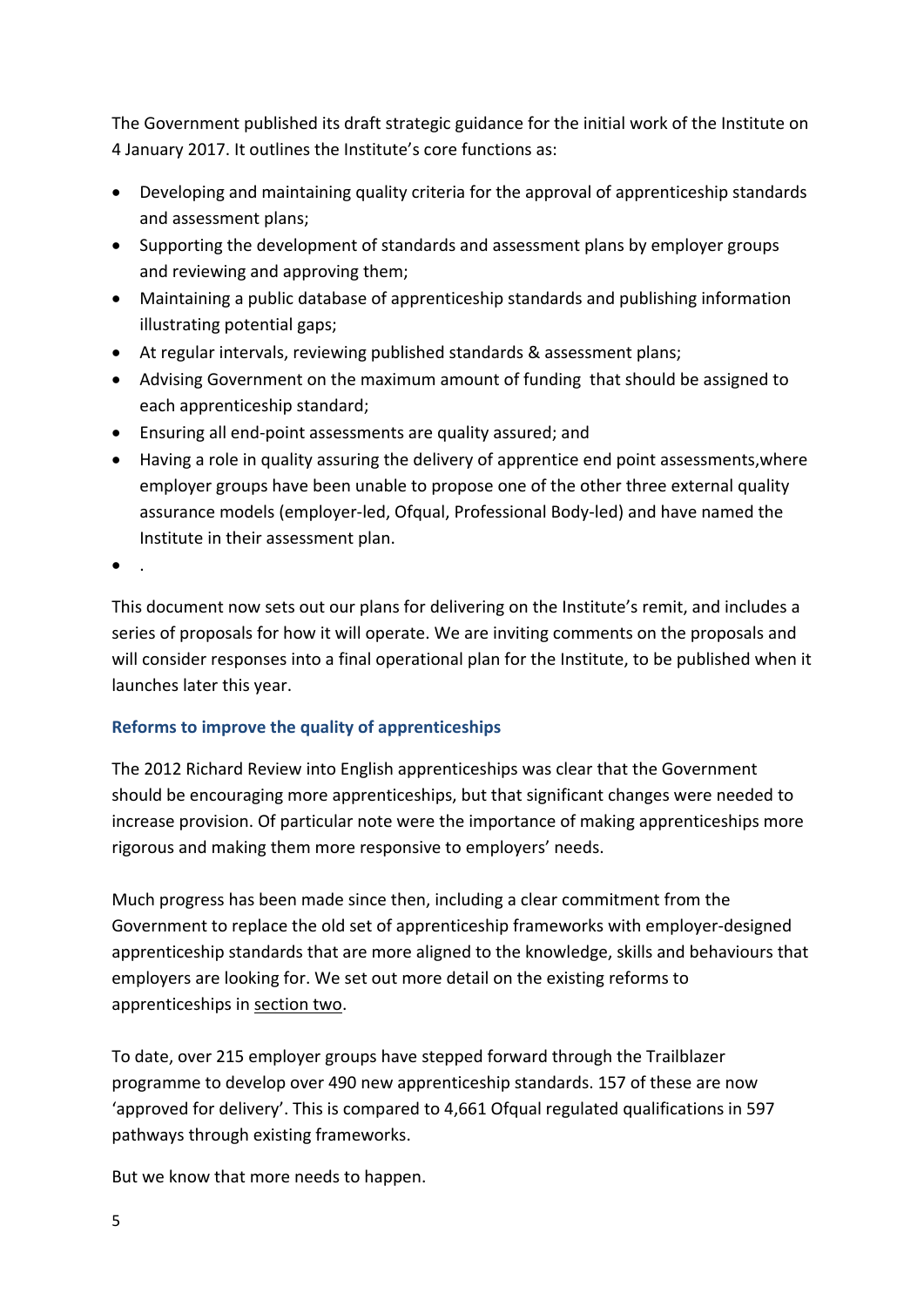The Institute will become a prominent and permanent feature of the apprenticeship delivery landscape, bringing long-term stability to the sector. It will be led by an independent Chair and small Board made up primarily of employers of all sizes, people with public sector experience, business leaders, and their representatives, enshrining the 'employer-led' nature of the apprenticeship reforms. It will draw on the knowledge and experience of employers and industry experts to drive quality of apprenticeships in a way which will deliver the skilled workforce that businesses need to prosper.

The Institute will make decisions about apprenticeship quality independently of Government, with the Department for Education (DfE) retaining responsibility for the overall apprenticeships policy framework, including issuing the Institute with an annual remit letter.

We are setting an ambitious vision for the Institute – *to play a leading role in securing a higher quality apprenticeship experience and outcome for employers and learners*. We will achieve this by focusing on three priorities in year one:

- Becoming world class at regulating the quality of apprenticeship standards and assessment plans, and advising government on funding for training and assessment against apprenticeship standards;
- Taking a lead on collaborating with partners to drive quality across the apprenticeships system; and
- Preparing for the expansion of the Institute's remit from April 2018.

#### **Regulating the quality of apprenticeship standards and assessment plans, and advising government on funding for training and assessment against apprenticeship standards**

The Institute's core business will be to become the guardian of quality for apprenticeship standards and assessment plans. Its initial focus will be on becoming world class at regulating their content and advising on the amount of funding that each is allocated.

The Institute will set the principles for employers to follow when developing standards, including the criteria that they will have to meet for a standard to be approved. It aims to speed up the development process, build in more transparency, and make it more predictable, so that employers know what to expect at each stage of the process. It will achieve this while retaining an overriding commitment to rigour and consistency, and establishing an effective quality assurance regime.

The Institute will advise Government on the allocation of new standards to funding bands. Over time it will also evaluate the success of standards across a sector, for example looking at destination data and wage returns for learners, satisfaction levels and impact on skills gaps for employers, and alignment to productivity challenges in the wider economy. It will recommend changes to funding band allocations based on its analysis of this outcome data.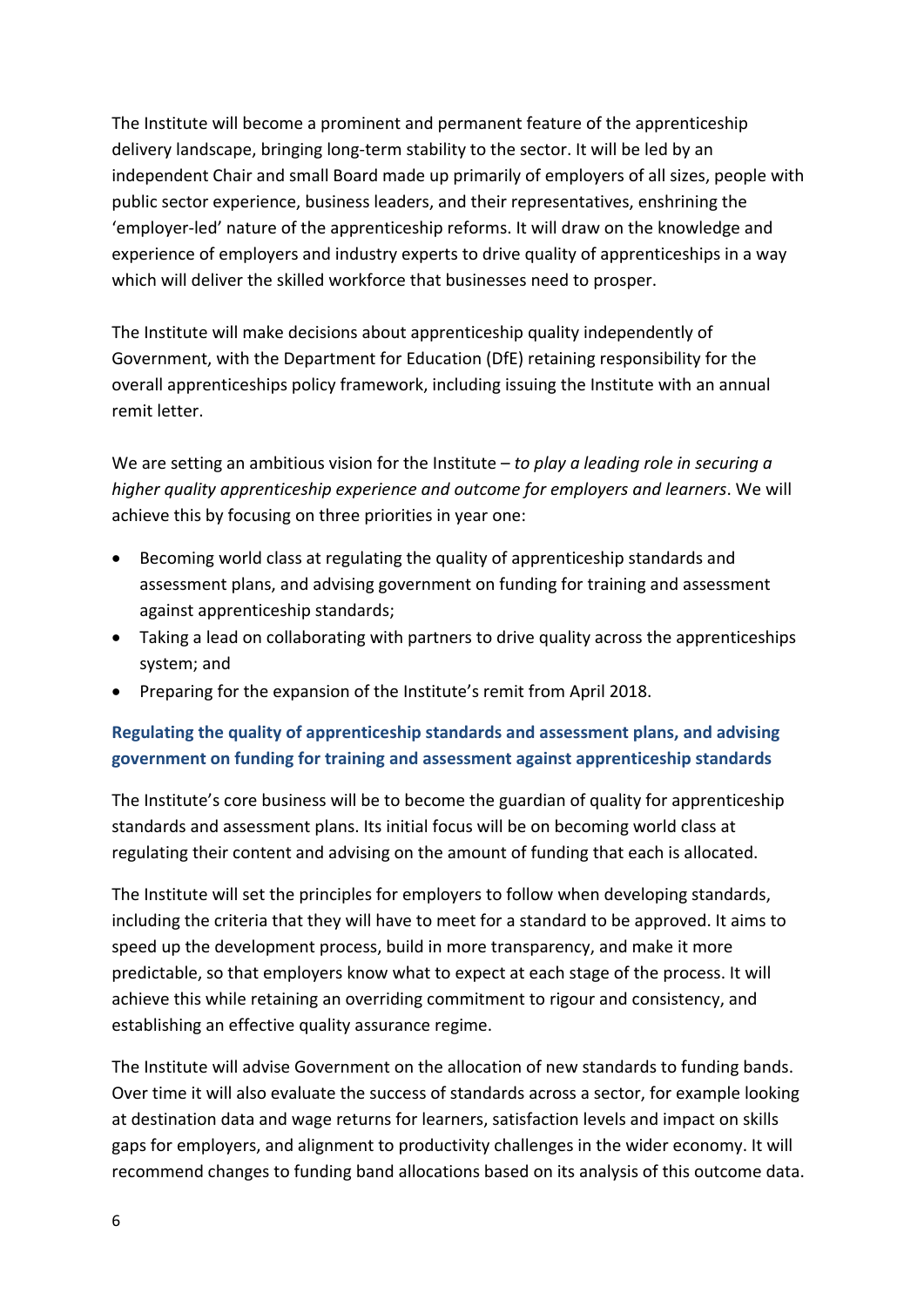The Government has emphasised the importance of a new, holistic industrial strategy to support and promote UK productivity. Ensuring the workforce and skills are in place to deliver against the strategy will be essential to its success. Apprenticeships will be an important part of this and we would expect the Institute to support employers to develop ambitious plans for good quality standards, not least in sectors where we have evidence of skills gaps and that are priorities for the industrial strategy. Supporting greater social mobility and tackling disadvantage is also a clear Government priority. Apprenticeships can play a key role in helping to deliver this, through ensuring that people from all backgrounds are able to progress.

We provide more detail on the Institute's regulatory role in section three.

#### **Collaborating with partners to drive quality across the apprenticeships system**

The Institute is committed to playing a strong leadership role to champion apprenticeship quality, something that will require close collaboration with the other agencies who are involved in the apprenticeships sector.

The apprenticeships market is comprised of multiple bodies responsible for improving quality at different points of the system. This fragmentation has often come across as confusing and disjointed for those involved in making apprenticeships work on the ground. The Institute will take a lead role in coordinating more strategic, collaborative ways of working between these bodies. It will report to the DfE Permanent Secretary to provide additional assurance that the apprenticeships system is offering good value for money.

The Institute will take responsibility for certain elements of the registers of training providers and assessment organisations – for example the quality criteria which applicants must meet. More detail on this is set out later in the document. Responsibility for monitoring the quality of apprenticeship training will remain with Ofsted (or HEFCE/QAA for degree level apprenticeships) and responsibility for monitoring the quality of qualifications within apprenticeship training (where applicable) will remain with Ofqual. The Institute will be able to advise the SFA to take action where it has concerns about the quality of provider or assessment organisation delivery.

We say more about roles and responsibilities in section four.

#### **Leading the reforms to technical education**

This document is largely focused on the Institute's remit of driving quality in the apprenticeships system during its first year. From 2018, we expect that the Institute's remit will expand to include a similar role for classroom-based technical education which will play an equally important part in helping young people and adults move to skilled employment.

The Government recently published its Post-16 Skills Plan, and the report of the Sainsbury panel, setting out an ambitious set of reforms for technical education. Legislation is being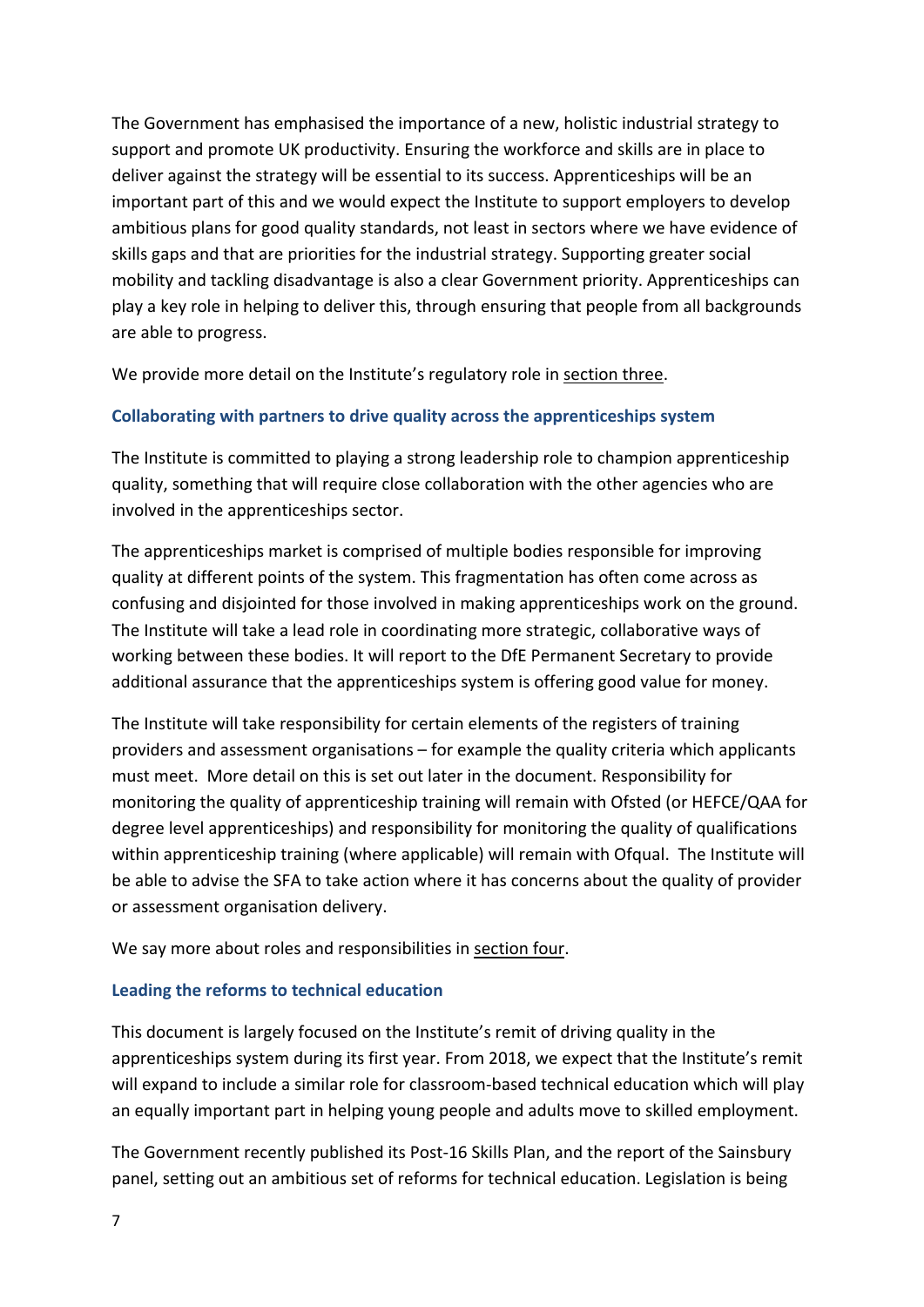discussed in Parliament to implement the changes. As part of its expanded remit, the Institute will determine the content of all publicly funded college-based technical education courses at levels 2 to 5, using occupational maps as the basis for identifying and clustering occupations with similar knowledge and skills requirements. The occupational maps will set out the relationship between standards and routes and will ensure that reformed content is in line with employer need. It will also commission the development of standards for occupations where none exist, award exclusive licences to organisations to develop new qualifications for technical education courses and own a register of approved technical qualifications.

This document takes account of the likely structure of the Institute in the longer term and proposals are designed to ensure that the transition to this will be as seamless as possible. Section five provides more detail on how the Institute will prepare for its expanded role leading the technical education reforms.

#### **Implementing the new system**

A timeline for setting up the Institute is included in section six. We also include our views on what success would look like for the Institute – both our long term ambitions and year one priorities.

In the long term we aim to establish a thriving technical education landscape consisting of high quality apprenticeships and classroom-based courses. We recognise that this is a hugely challenging ambition, and one that previous reforms have tried, and failed, to achieve. We also recognise the need to engage – and consult with – employers, parents and technical education experts. We are confident the Institute's focus on quality and rigour, the central role of employers in the new system, and the additional levy resource to support provision all mean that we are now better placed than ever to achieve this ambition.

#### **Inviting views from employers and other interested stakeholders**

A key part of our work to inform this plan has been a review of the existing standards development process. The proposals in the document are largely based on what employers, particularly those involved in the Trailblazer programme, have told us would improve the system.

We have engaged with over 350 stakeholders so far, but the design of the Institute is far from set in stone and we are inviting wider feedback from employers, and other interested parties in response to this publication.

The apprenticeships market is undergoing huge change. We are under no illusion of the scale of the challenges facing the sector, and the Institute as a new regulator within it. The Institute will not be able to solve every problem that employers and learners face. But it can become world class at its core business – regulating the quality of apprenticeship standards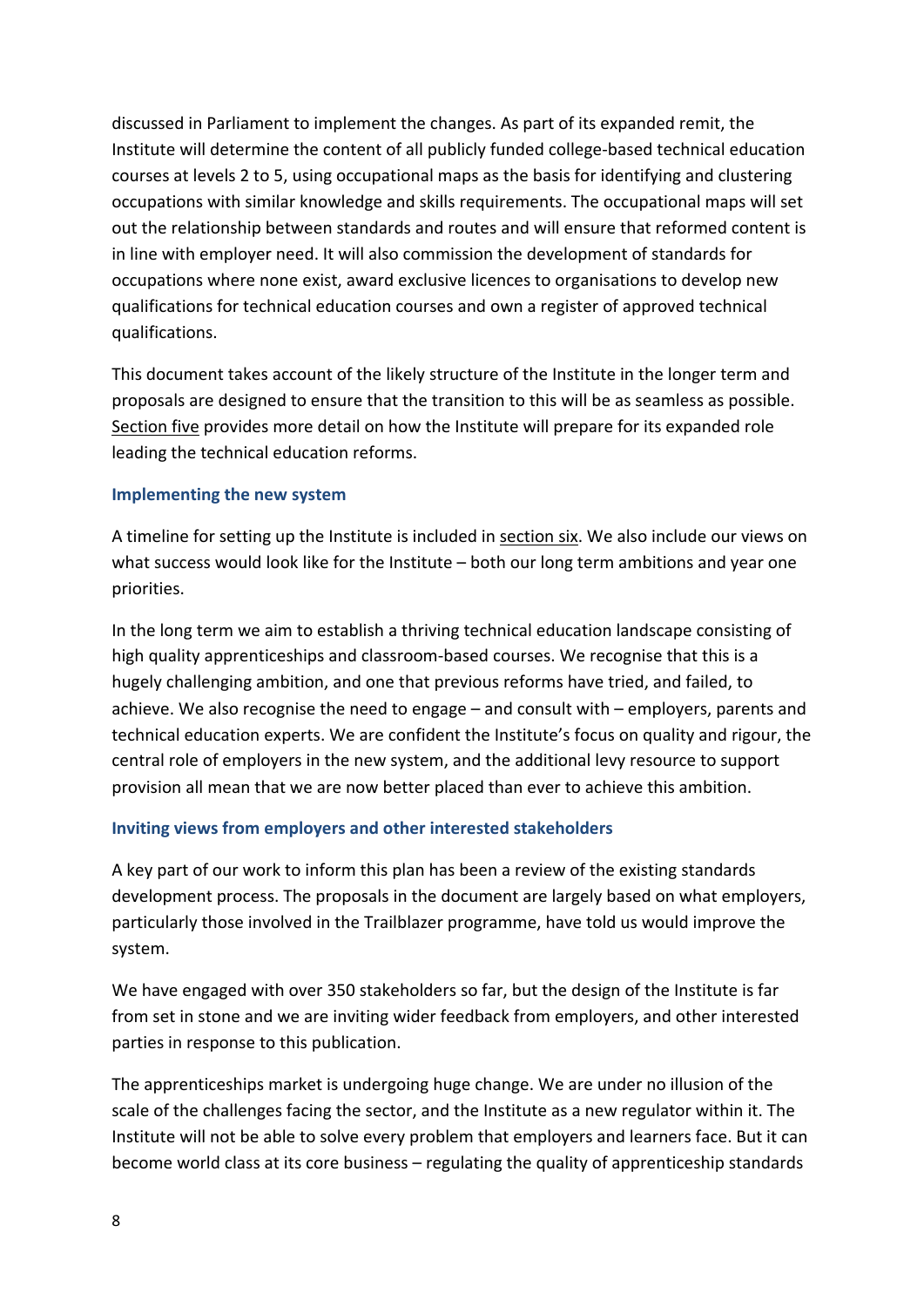and assessments and advising on how available funding should be allocated to individual standards – and have a catalysing effect on quality and collaboration across the sector. We are looking forward to working closely with employers from all sectors and of all sizes to make this ambition a reality.

#### **The remainder of this plan**

The remainder of this document provides further details on the areas set out above, under the following headings:

- Section 2: Reforms to improve the quality of apprenticeships
- Section 3: Regulating the quality of apprenticeship standards and assessments
- Section 4: Collaborating with partners to drive quality across the apprenticeships system
- Section 5: Leading the reforms to technical education
- Section 6: Implementing the new system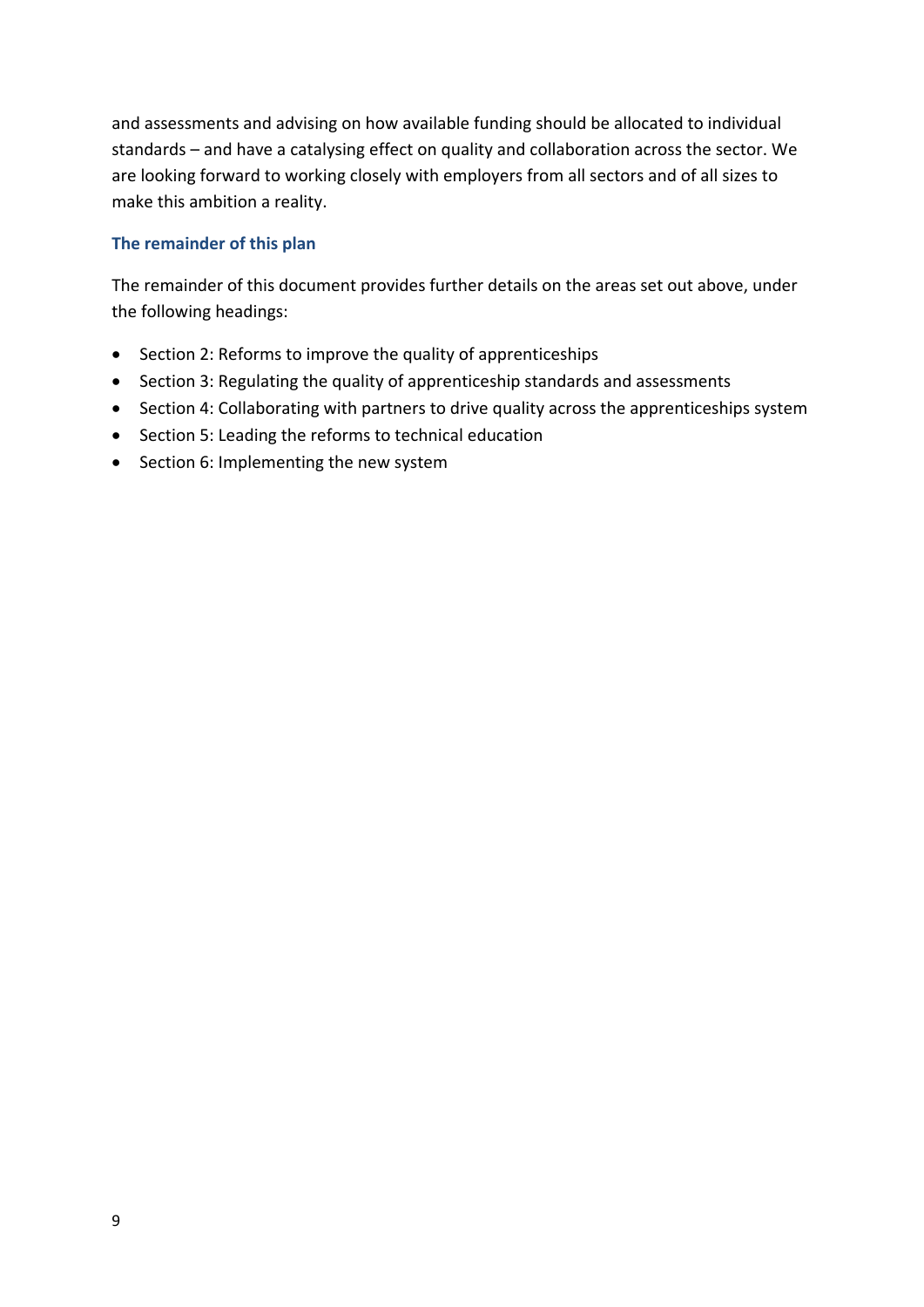# <span id="page-10-0"></span>2. Reforms to improve the quality of apprenticeships

This section provides further detail on the Institute's governance structure, and its role as part of the ongoing reforms to apprenticeships, including the introduction of apprenticeship standards and assessment plans, end point assessments, and external quality assurance.

## <span id="page-10-1"></span>**2.1 The Institute's role as an employer-led regulator**

The Institute is being established to drive the quality of apprenticeships in England, primarily through its role as the regulator of apprenticeship standards and assessment plans. It will be a permanent feature of the apprenticeships landscape, providing a sustained focus on quality in a sector that is undergoing huge amounts of change.

The Institute will embed the central role that employers must play in the apprenticeships system if it is to operate effectively. Employers have a better understanding than Government of what their skills needs are and the Institute will continue to put them in the driving seat of developing the high quality standards they need.

The Institute will launch in April 2017 as a Crown Non-Departmental Government Body. body. Figure 1 below sets out our proposed governance structure for the Institute: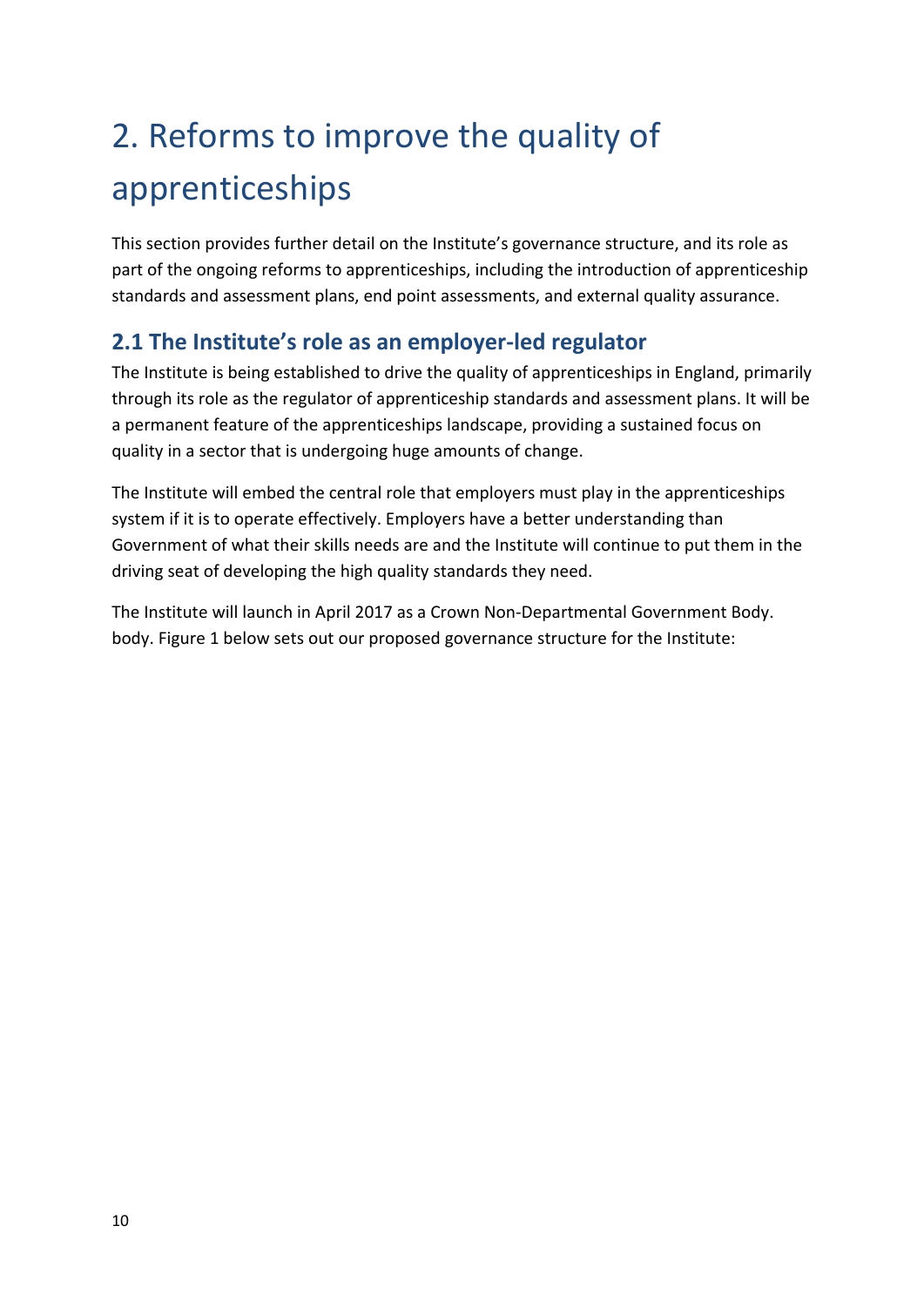





Key features of the structure include:

- **An Institute for Apprenticeships employer-led Board** comprised of eight members, plus a Chair and Chief Executive. The Board was announced on 27 January 2016. It will be chaired by a senior business leader, with Antony Jenkins already appointed as the Shadow Chair. The Secretary of State will appoint a Chief Executive to act as Accountable Officer for the body, with Peter Lauener appointed as the Shadow Chief Executive to lead the set-up of the Institute, and a permanent Chief Executive to be appointed later in 2017.
- **A Stakeholder Group**, to help the Board to access the wider expertise that the apprenticeships sector has to offer. A consistent message from our engagement with employers and other stakeholders over the summer has been an appetite to get involved in making the Institute a success. Recognising that the Board itself is relatively small, the Stakeholder Group will give a much wider group of sector leaders the opportunity to inform the Institute's work.
- **An Assessment Committee** comprised of senior Institute officials and led by a designated Board member. It will review any significant concerns that are reported from the external quality assurance of end point assessments.
- **15 sector-based Route Panels** of industry experts who will review and approve apprenticeship standards and assessment plans, and provide a strategic perspective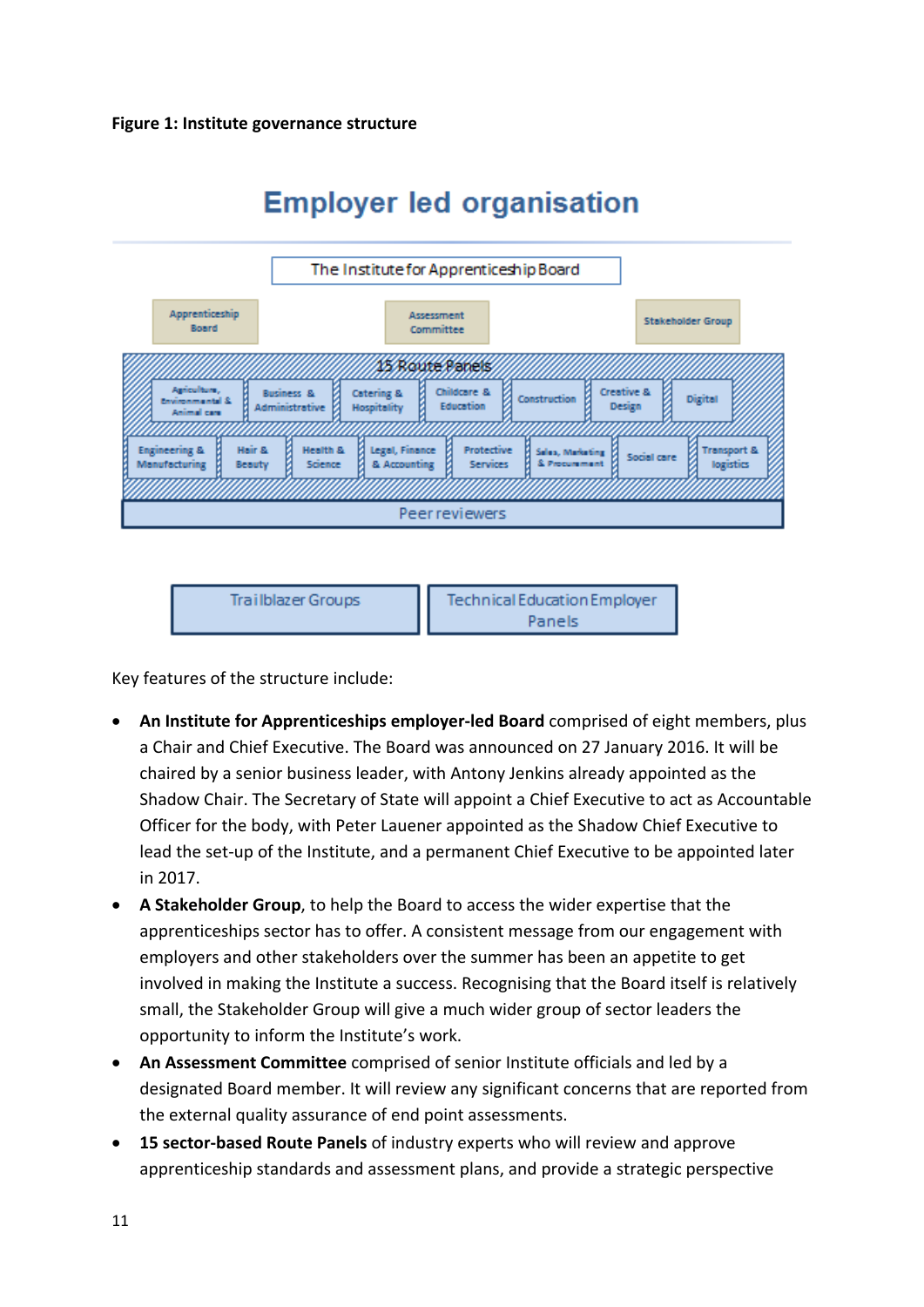across each route. The concept of 15 occupational routes is felt to be the right organising framework to bring together related occupations with shared training requirements, and is an adoption of the model used in leading international systems. It was introduced in July's *Post-16 Skills Plan*<sup>[3](#page-12-1)</sup> (see Annex 1 for details of these) following the recommendations of the Sainsbury panel reviewing technical education.

- **An apprentice panel**, which will report directly to the Board. The panel will be made up of apprentices from different occupations and experiences. The panel will decide for itself which issues to focus on, and it will challenge, and make recommendations to, the Board. This will ensure vital input from apprentices up and down the country. The Institute will ensure the panel is in place for launch, and will further consider how best to engage with apprentices on an ongoing basis, and how best to represent technical education students ahead of taking on technical education responsibility in April 2018.
- **Peer reviewers** who will review new apprenticeship standards and assessment plans provide comments and recommendations to the relevant Route Panel to inform the approval process.
- **Trailblazer groups of employers** that come together to propose a new standard for their occupation, develop the knowledge, skills and behaviours for that standard, and design an assessment plan to support it.

### <span id="page-12-0"></span>**2.2 Designing an improved apprenticeships system**

The Institute will take the lead on a number of ongoing reforms to improve the apprenticeships system. Many of these reforms were initially driven by the 2012 Richard Review findings on the old apprenticeships system<sup>[4](#page-12-2)</sup>, including that:

- The system was overly complex with a huge number of qualifications and possible combinations, and overly detailed specifications;
- Continuous assessment only tested the incremental progress of the apprentice, rather than whether they had reached the desired level of competency; and
- Providers didn't respond first and foremost to employer needs.

The Richard Review argued that the Government should be encouraging more apprenticeships, but that significant changes were needed to increase provision. Of particular note, was the importance of making apprenticeships more rigorous and more responsive to employers' needs.

The Government Trailblazer programme was launched as a result of these findings, with the creation of the Institute the latest step on this journey.

<span id="page-12-1"></span><sup>3</sup> [https://www.gov.uk/government/publications/post-16-skills-plan-and-independent-report-on-technical](https://www.gov.uk/government/publications/post-16-skills-plan-and-independent-report-on-technical-education)[education](https://www.gov.uk/government/publications/post-16-skills-plan-and-independent-report-on-technical-education) **.** 

<span id="page-12-2"></span><sup>4</sup> [https://www.gov.uk/government/uploads/system/uploads/attachment\\_data/file/34708/richard-review](https://www.gov.uk/government/uploads/system/uploads/attachment_data/file/34708/richard-review-full.pdf)[full.pdf](https://www.gov.uk/government/uploads/system/uploads/attachment_data/file/34708/richard-review-full.pdf)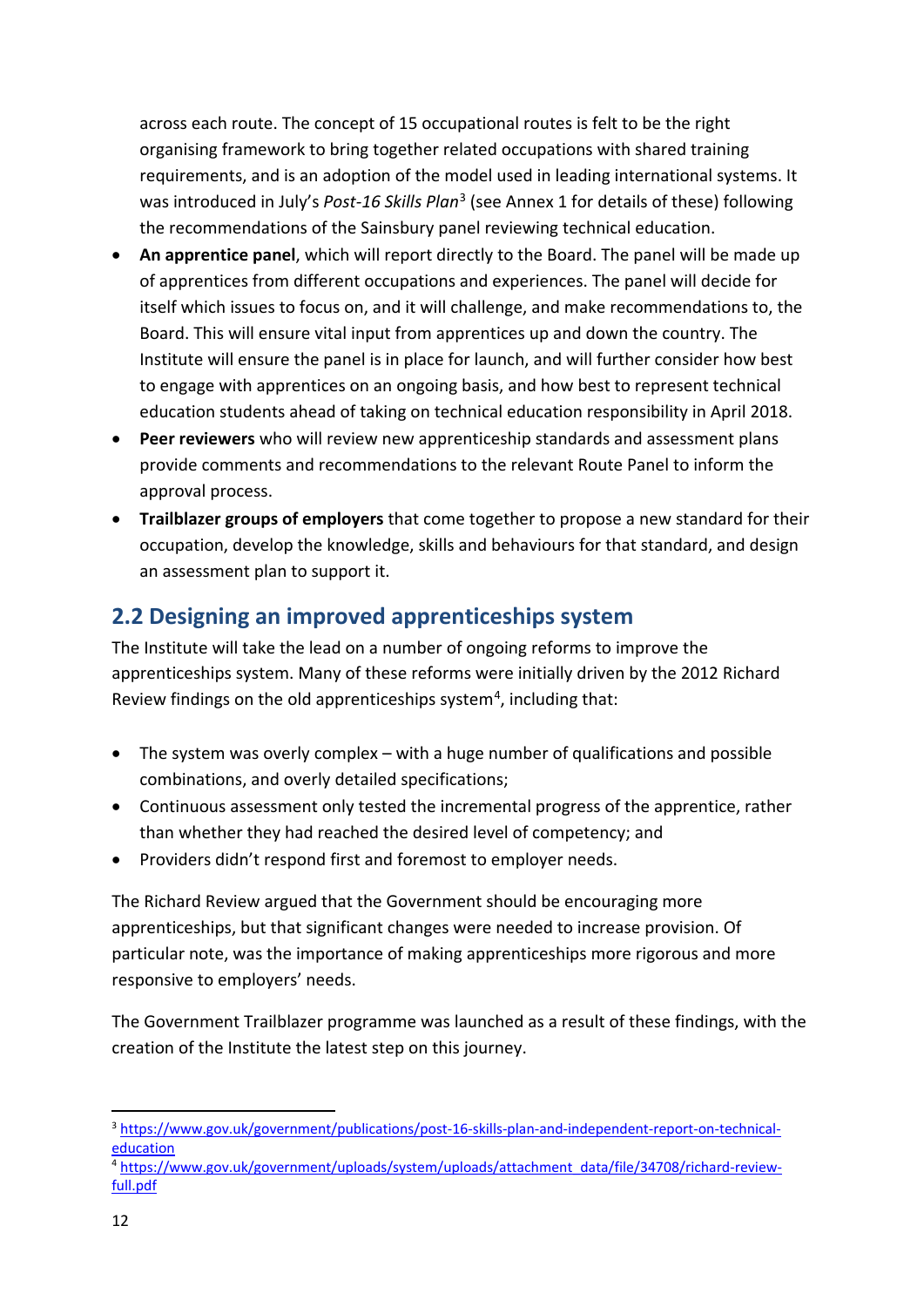There are three defining features of the emerging system that the Institute will regulate:

- Employer-designed apprenticeship standards and assessment plans;
- Graded end point apprenticeship assessments; and
- External quality assurance of end point assessments.

The section below provides more details on each of these features.

#### *2.3.1 Employer-designed apprenticeship standards and assessment plans*

#### **Trailblazer groups**

Since the Richard Review, successive Governments have been implementing reforms to replace apprenticeship frameworks with new standards that are aligned to single occupations and set out what learners should know and be able to do at the end of their apprenticeship.

The move away from frameworks has been led by groups of employers – 'Trailblazers' – approved by Government to design an apprenticeship standard, or set of standards, for occupations in their sector. Since 2013, Trailblazers have been developing apprenticeship standards which set out the skills, knowledge and behaviours they expect to see in an occupationally competent and capable individual. Standards are developed with employers at the heart of the design process, so that they are closely aligned to business need. Trailblazer groups are supported by a team of Relationship Managers from DfE and the Skills Funding Agency (SFA), who guide the group through the development process.

Each standard is underpinned by an assessment plan, also designed by the Trailblazer group. The assessment plan helps to reassure employers that apprentices completing a standard will have a comparable set of skills, and that those skills will be transferable between employers. The plan should clarify what will be assessed and how, who will carry out the assessment and who makes the final decision on grading. It must set out quality assurance arrangements to ensure reliability and consistency across the country and between different employers.

#### **Transitioning from frameworks to standards**

In parallel to helping employers design new standards, the Government is turning off apprenticeship frameworks, with the ambition that all apprenticeship starts will be on new standards by 2020. Frameworks will be withdrawn in batches. Nearly 40% of frameworks have already been withdrawn (i.e. 84 frameworks have been withdrawn, leaving 130 that are still live).

We recognise that there will be a gap between the Institute launching, alongside the apprenticeship levy, in April 2017, and a complete suite of standards being in place to provide full occupational coverage across England. The creation of the Institute will provide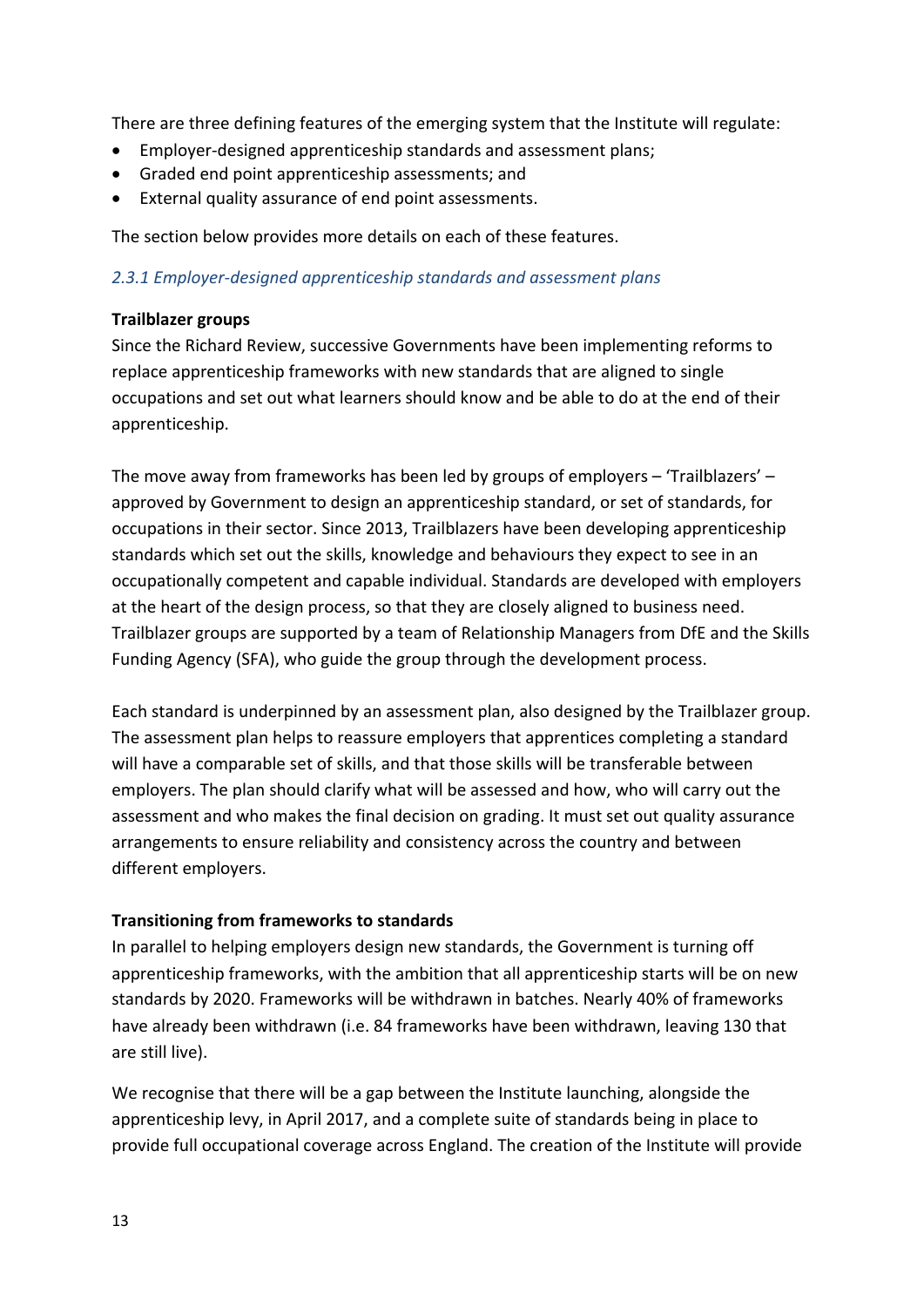a sharper focus on progressing standards through the development process as quickly as possible, whilst maintaining a rigorous and consistent commitment to quality.

#### *2.3.2 End point apprenticeship assessments*

One of the principles of the Richard Review was that we should move away from 'extraordinarily detailed' occupational standards and bureaucratic box-ticking qualifications. Instead, Government was encouraged to free up its process requirements and focus more on the outcome of an apprenticeship: the skills, knowledge and behaviour that an apprentice can demonstrate at the end of their apprenticeship.

End point assessments (EPAs) are a synoptic assessment taken at the end of a learner's apprenticeship to assess whether the individual has achieved the required level of knowledge, skills and behaviours to be deemed competent in the employer's occupation. They are an attempt to address employers' concerns that under the old system they could hire someone who had successfully completed an apprenticeship but they would not always be capable of actually doing the job they were meant to be trained in.

Assessments will be carried out by organisations that have met a number of quality criteria to be allowed onto the Register of Apprentice Assessment Organisations (RoAAO). These organisations, and the assessors directly conducting the end point assessment, will be independent from those delivering training.

#### *2.3.3 External quality assurance of end point assessments*

Multiple organisations can be approved to deliver an end point assessment against a given standard and employers, apprentices and Government will expect the outcomes to be reliable and consistent between each of these organisations, regardless of when and where an assessment is carried out. External quality assurance (EQA) provides an additional check on the consistency with which end point assessments are conducted by different assessment organisations.

Employer groups are given a choice between four options for delivering EQA when they submit their assessment plan:

- An employer group-designed approach;
- EQA delivered by a Professional Body;
- EQA delivered by Ofqual; and
- EQA delivered by the Institute (as a last resort, once it becomes operational in April 2017).

Relationship managers will support employers in choosing the right option for them.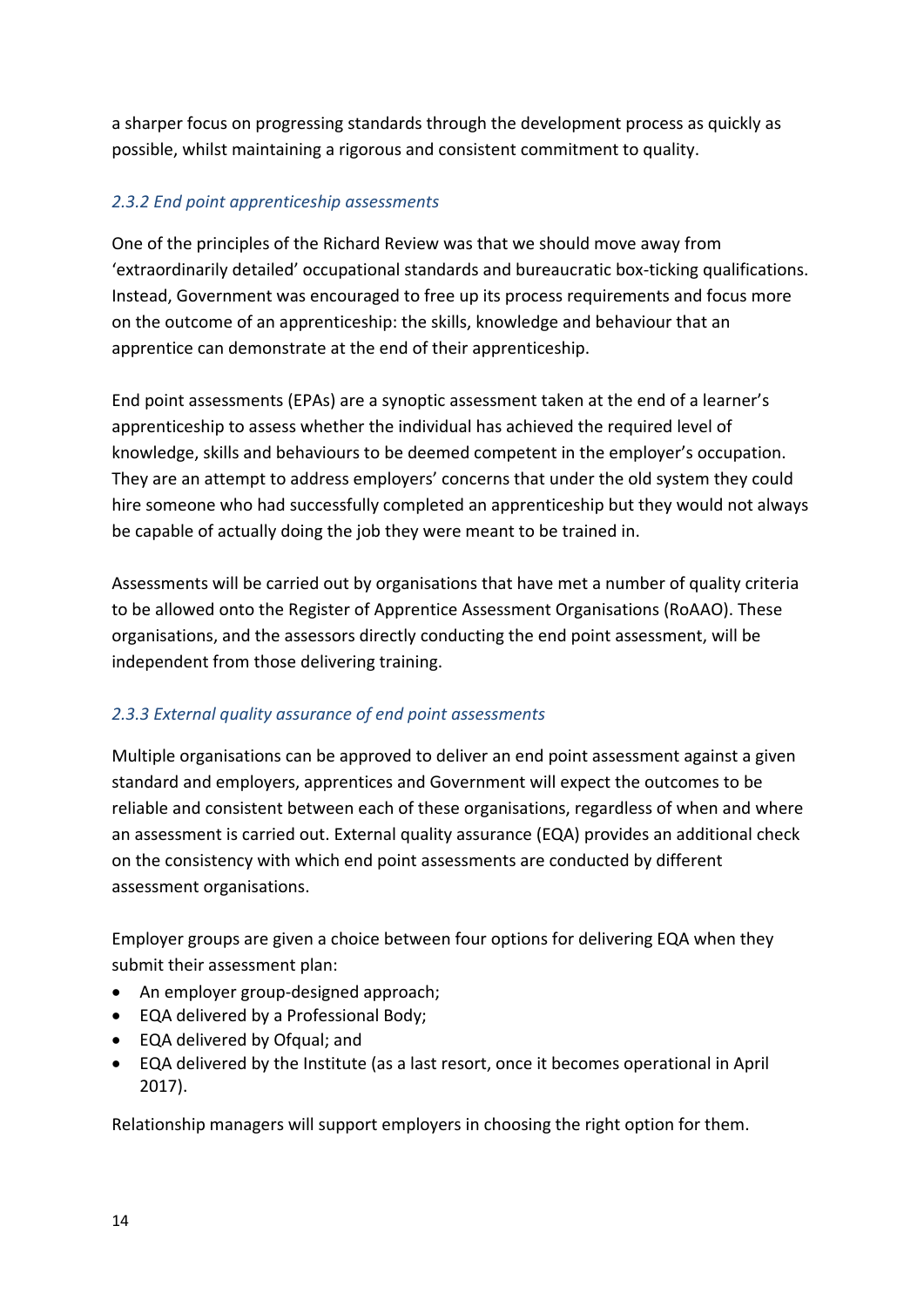Section three provides more information on the external quality assurance options available to employer groups, including more detail on the Institute's offer.

### <span id="page-15-0"></span>**2.3 Emerging challenges for the Institute to address**

The Institute will not be starting from scratch with most of its functions. The transition from frameworks to standards is well underway and much progress has been made. However, feedback from employers and others in the sector have highlighted a number of challenges that the Institute will have to address as it picks up the mantle from April 2017. This section provides a summary of some of these challenges, along with our proposals for how the Institute should tackle them.

#### *2.4.1 Emerging challenges*

#### **Time taken to complete the development process**

Employers have frequently told us that the end-to-end process of designing a new standard and assessment plan has taken longer than they expected when they embarked on the Trailblazer journey. On average, it takes just over a year for a standard to progress from proposal stage through to 'approved for delivery'. However, this masks a wide range of experiences for Trailblazer groups, with some achieving this in around three months, and others well over two years.

There are multiple reasons why a standard can take time to design, and a number of employers told us that they need the time and flexibility to move at their own pace, seeking sector buy-in as they go. However, others highlighted that a lack of understanding of the process, coupled with delays at the approvals stage had resulted in a loss of momentum from their group. Employers participate in the standard development process on top of their day job, and often because they have a passion for improving apprenticeships in their occupation – it's vital that the Institute supports this with a clear, efficient and speedy endto-end process. This document outlines the ways in which we will do this see *The Institute's proposals to address these challenges* (page 16).

#### **Overlap between different standards**

The current approach to developing apprenticeships is employer-led throughout, from employers submitting proposals for new standards to address their skills needs, to employers designing standards and assessment plans to meet these needs.

With over 490 standards now in development, there is the challenge of how to deal with overlap between new proposals, and those already in development. There is a risk of duplication and proliferation of standards which are too narrow to develop apprentices'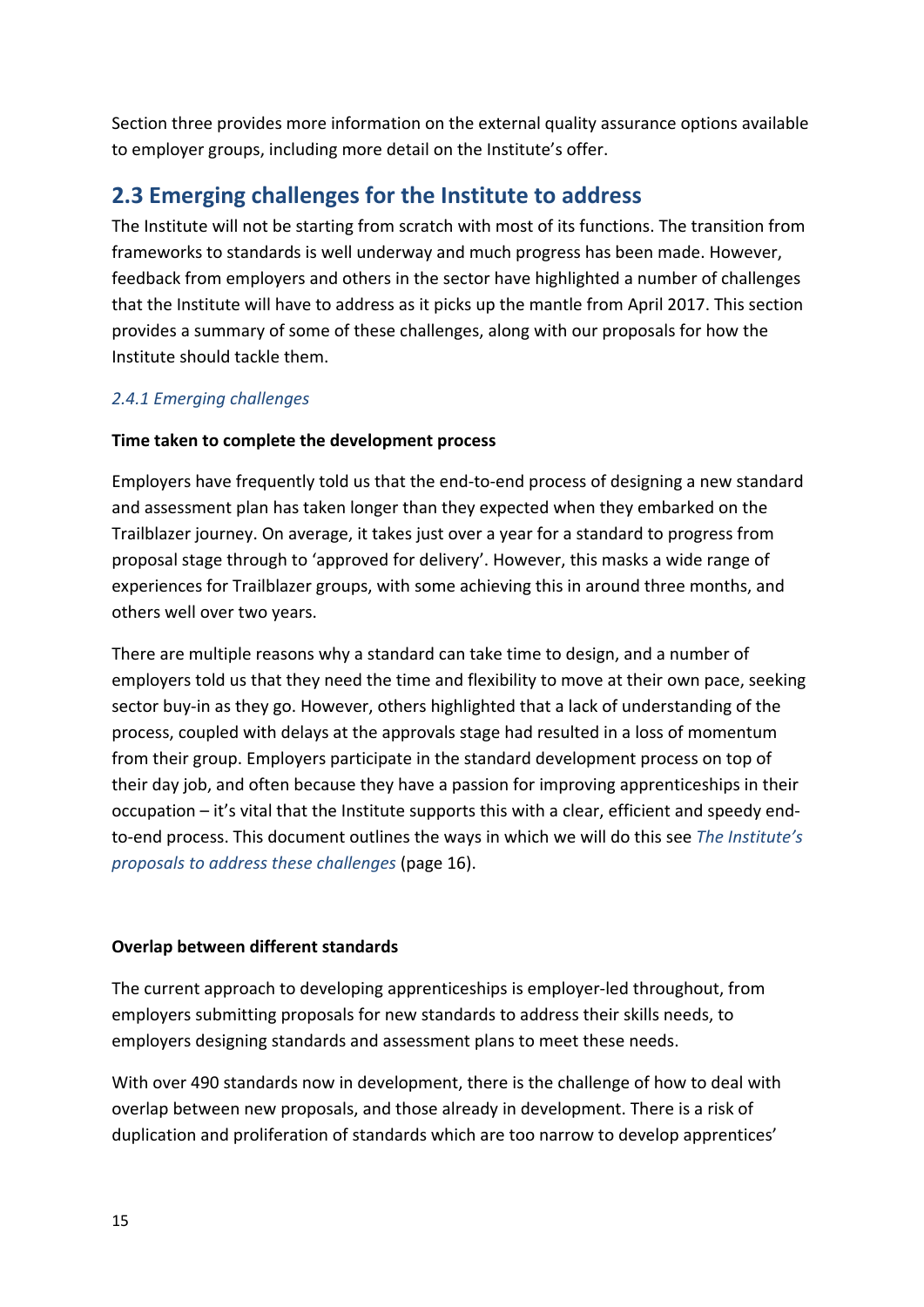transferable skills. The narrower a standard, the harder it is likely to be for a vibrant provider market to emerge in that area.

#### **Regular policy changes and guidance updates**

Perhaps the most common issue raised by Trailblazer employers has been the frequency of changes to the policies and guidance that sit behind the process. The initial Trailblazer groups piloted the new approach and offered an opportunity for open policy making. This resulted in lessons learnt and employer feedback being incorporated into a refined approach, but with the downside of regular changes to the guidance.

#### **Limited use of outcome metrics to influence provision**

A recent NAO report challenged the DfE to draw on its evidence of benefits from apprenticeships to actively influence the sectors and levels where apprenticeships take place.[5](#page-16-0) The report felt that research on wage returns, destination data and wider economic impact were examples of outcome measures that could be used more within the apprenticeships system.

| <b>Institute</b>                                                                  | Challenges for the The Institute's proposals to tackle this                                                                                                                                                                                                                                                                                                                                                                                                                                                                                                                                                              |
|-----------------------------------------------------------------------------------|--------------------------------------------------------------------------------------------------------------------------------------------------------------------------------------------------------------------------------------------------------------------------------------------------------------------------------------------------------------------------------------------------------------------------------------------------------------------------------------------------------------------------------------------------------------------------------------------------------------------------|
| 1. The end-to-end<br>process of<br>developing a new<br>standard takes too<br>long | Clearer expectation-setting at the outset, including the Institute and<br>Trailblazer signing up to an 'Expectations of the role' document<br>Flexibility for Trailblazers to submit their assessment plan alongside,<br>$\bullet$<br>rather than after their standard, if this is what would work best for<br>them. This will halve process time.<br>An offer for the Trailblazer chair to participate in the approvals<br>meeting to answer questions in the moment<br>Tailored support for Trailblazers, including access to assessment<br>specialists when needed<br>Digital notification of progress and next steps |
| 2. Overlap<br>between different<br>standards                                      | Better signposting for Trailblazers to find out about standards that<br>are in-development<br>Development of an occupational map - if a proposal aligns to an<br>occupation on the map then it might be fast-tracked through to the<br>next phase. If it doesn't align, the Trailblazer will be asked to<br>present further evidence on why it should be approved<br>Short term activity with partner bodies to kick-start the provider<br>and assessment markets for particularly narrow standards                                                                                                                      |

#### *2.4.2 The Institute's proposals to address these challenges*

**.** 

<span id="page-16-0"></span><sup>5</sup> <https://www.nao.org.uk/report/delivery-value-through-the-apprenticeships-programme/>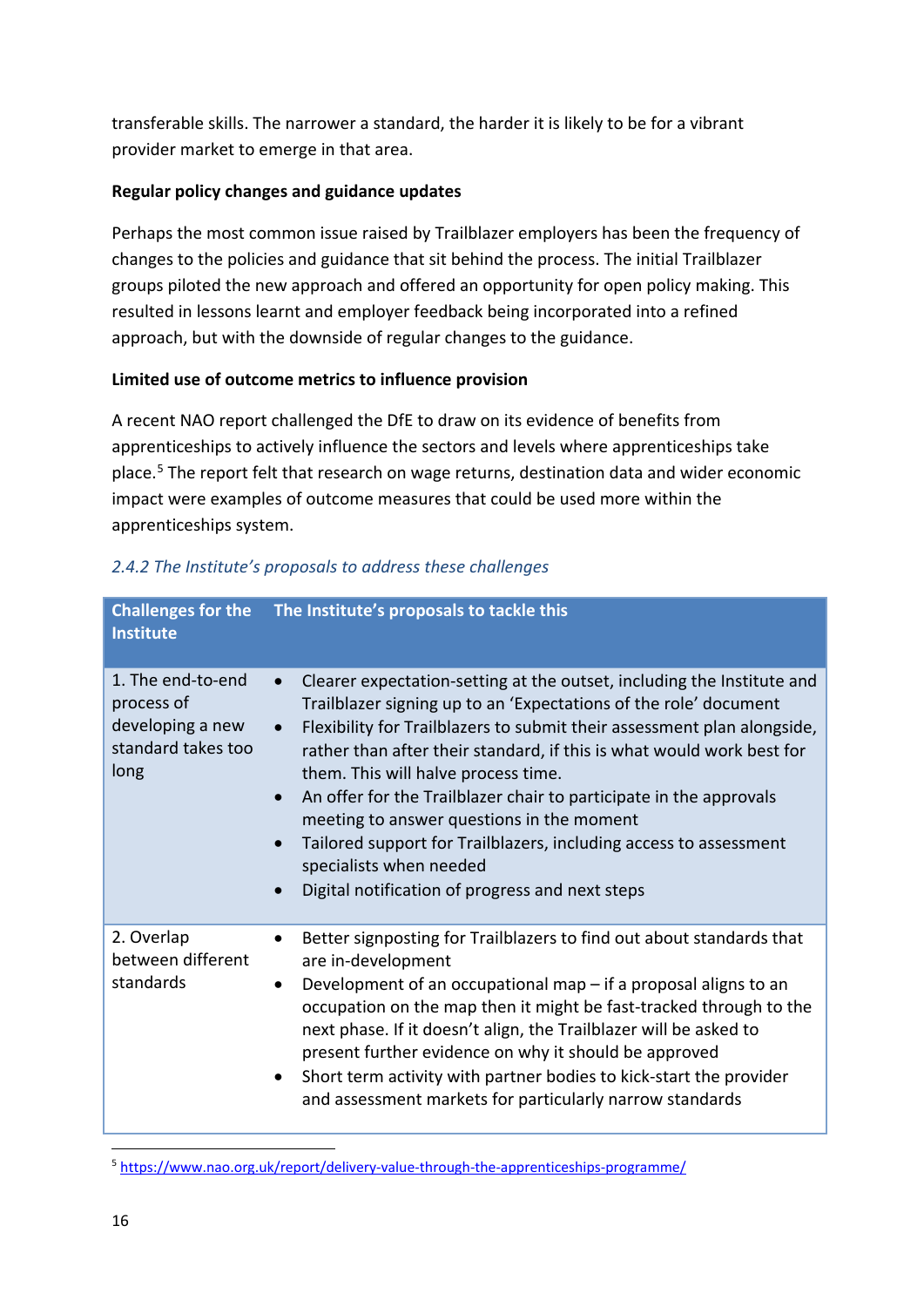| 3. Guidance<br>material changes<br>too regularly and is<br>hard to navigate | While policy could still change over time, the Institute will make<br>every effort to limit these changes and communicate them clearly<br>to employers when they are needed<br>Guidance will be made available digitally to all employers (and<br>other stakeholders), and tailored to the stage of the process that<br>the employer has reached                                                                                                                       |
|-----------------------------------------------------------------------------|------------------------------------------------------------------------------------------------------------------------------------------------------------------------------------------------------------------------------------------------------------------------------------------------------------------------------------------------------------------------------------------------------------------------------------------------------------------------|
| 4. Professional<br>expertise needed<br>to review and<br>approve standards   | Industry-led Route Panels to replace the Government minister as<br>approver of new standards<br>Relationship Managers to be aligned to routes and increasingly<br>become specialists in a limited number of sectors<br>Offer to employers of their Relationship Manager spending half a<br>$\bullet$<br>day shadowing their workplace to build understanding<br>Enhanced peer review added to the approval process                                                     |
| 5. Limited use of<br>outcome metrics<br>to influence<br>provision           | The Institute's route-based evaluations of standards will enable it to<br>build a holistic picture of the impact that different standards have<br>on outcomes for learners, employers and the wider economy<br>The Institute will draw on a wide range of data for this, including<br>$\bullet$<br>wage returns, destination data and economic impact where<br>available. The outcome of these evaluations could lead to<br>recommended changes to funding allocations |

<span id="page-17-0"></span>We provide more detail on the Institute's proposals for addressing these challenges in the next two sections.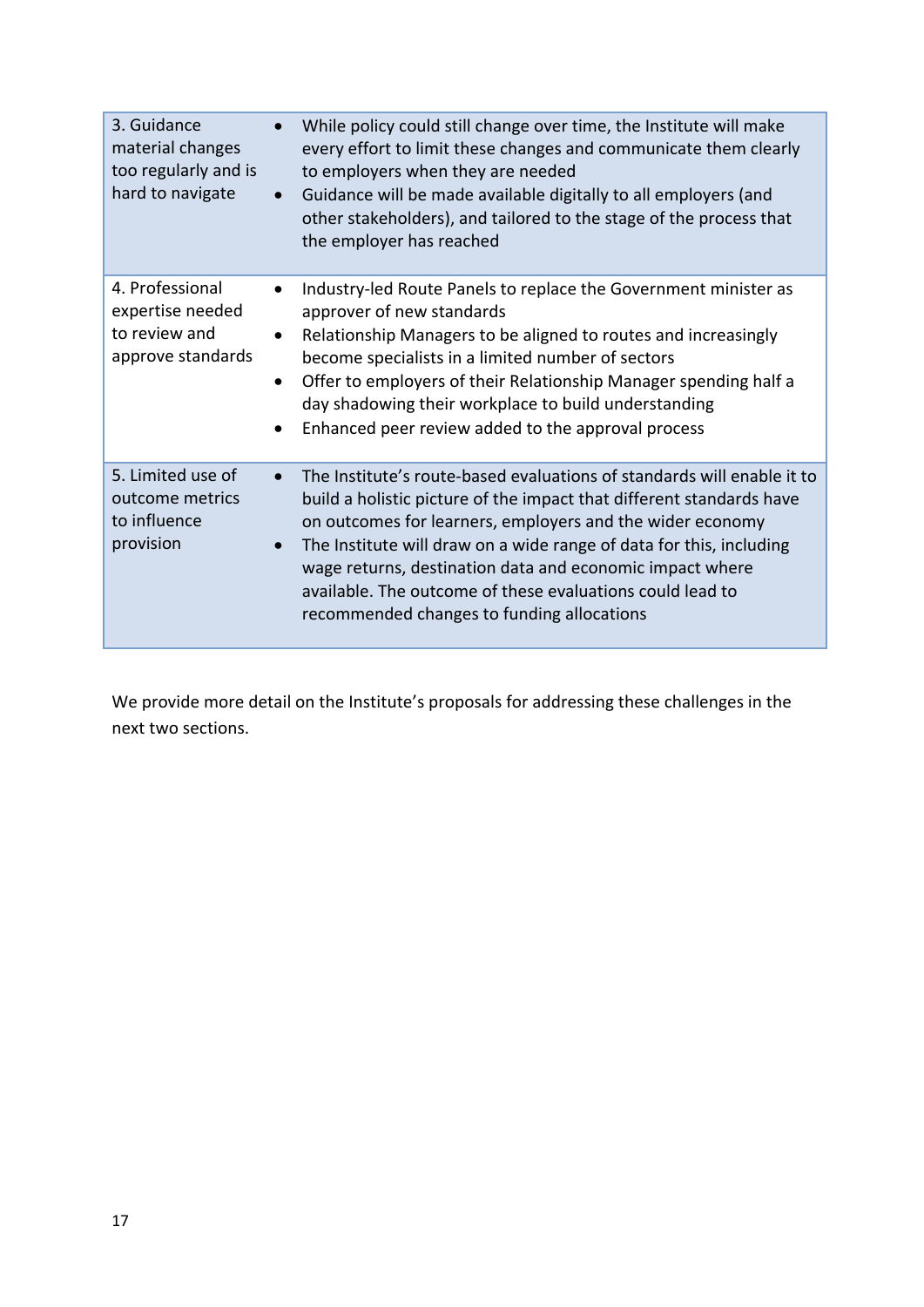# **3. Regulating the quality of apprenticeship standards and assessments**

The Institute's core business in its first year will be to:

- Support the development of apprenticeship standards and assessment plans;
- Provide advice on apprenticeship funding to Government; and
- Quality assure apprenticeship end point assessments and certificates.

This section provides further detail on how it will deliver each of these roles.

# <span id="page-18-0"></span>**3.1 Supporting the development of apprenticeship standards and assessment plans**

#### **Summary of proposals in this section:**

- **The Institute will develop a 'getting started' support package for employers at the preproposal stage**, including up-front clarity on expectations of the role, improved signposting to existing standards, digital guidance on the end-to-end process and a forum for connecting new employer groups with experienced Trailblazer Chairs**.**
- **The Institute will introduce greater industry expertise into the review and approval of standards,** including aligning standards to one of 15 occupational routes, reinforcing peer review of the standard, and publishing an occupational map across each of the routes.
- **The Institute will tailor support for Trailblazers based on an early assessment of their needs**, including a baseline of core support for all and access to a Relationship Manager with the appropriate assessment knowledge where needed.
- **The Institute will combine flexibility and rigour in the approvals process,** including creating Route Panels to lead on the review and approvals process, with an option for the Trailblazer Chair to participate in the review meeting, and piloting digital ways of keeping employers notified of progress with their standard.
- **The Institute will publish the list of 'in-development' and 'approved for delivery' standards and assessment plans**, so that they are easier to find than at present**.**
- **The Institute will make more use of learner, employer and wider economy outcome data when reviewing the success of standards,** including introducing a strategic routebased evaluation of all standards under a route where we will review the allocation of funding against the relevant standards.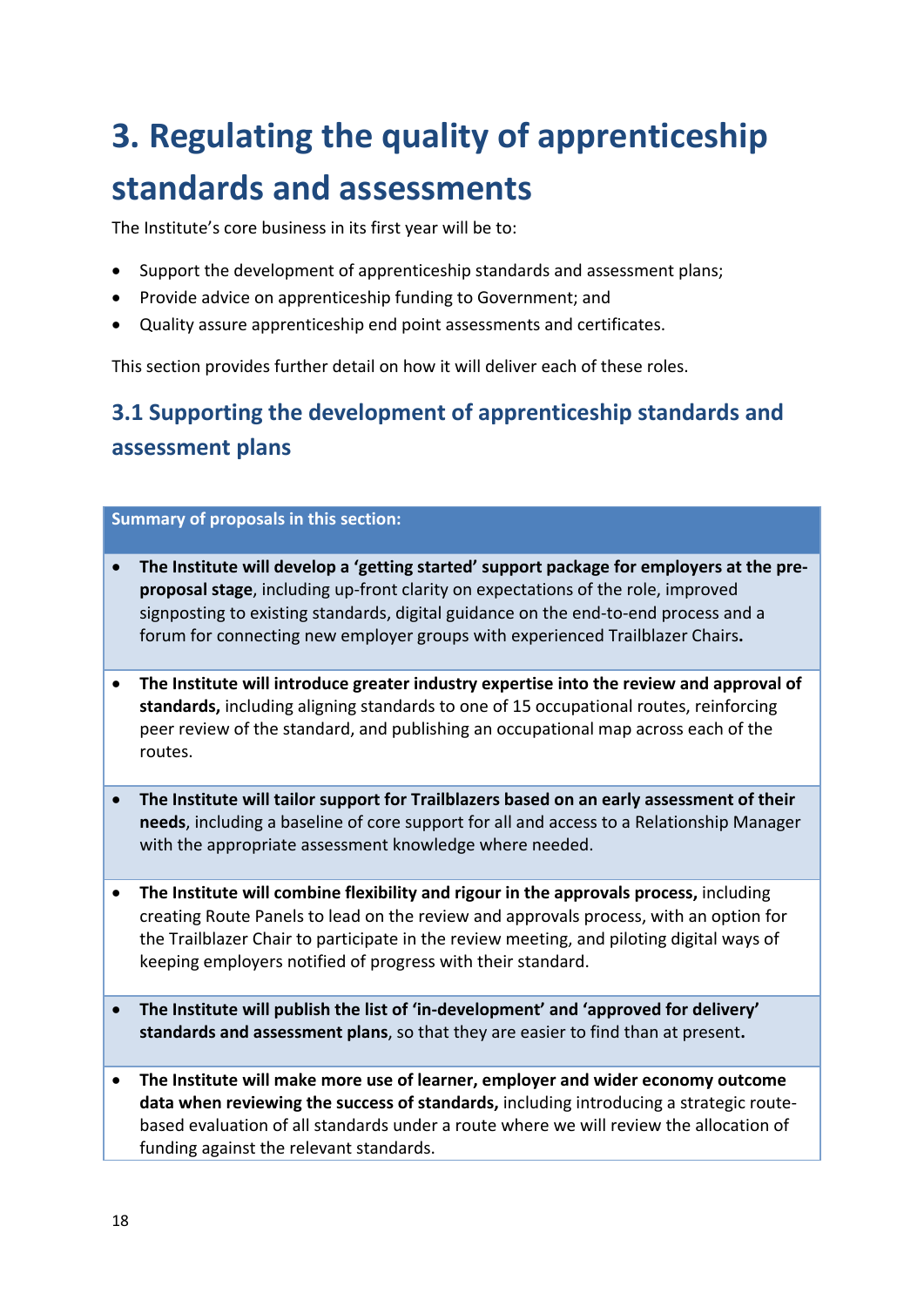There are four key stages involved in developing a new apprenticeship standard and assessment plan:

- **1. Proposing a new apprenticeship standard**
- **2. Designing a new apprenticeship standard and assessment plan**
- **3. Reviewing and signing off a new standard and assessment plan**
- **4. Monitoring and evaluating the success of an apprenticeship standard**

Figure 2 below provides a high level summary of roles and responsibilities included at each stage. The section following the diagram provides further detail on the Institute's proposed approach to regulating the quality of apprenticeships at each of the four stages.

#### **Figure 2: The Institute's role supporting the development of apprenticeship standards and assessment plans**

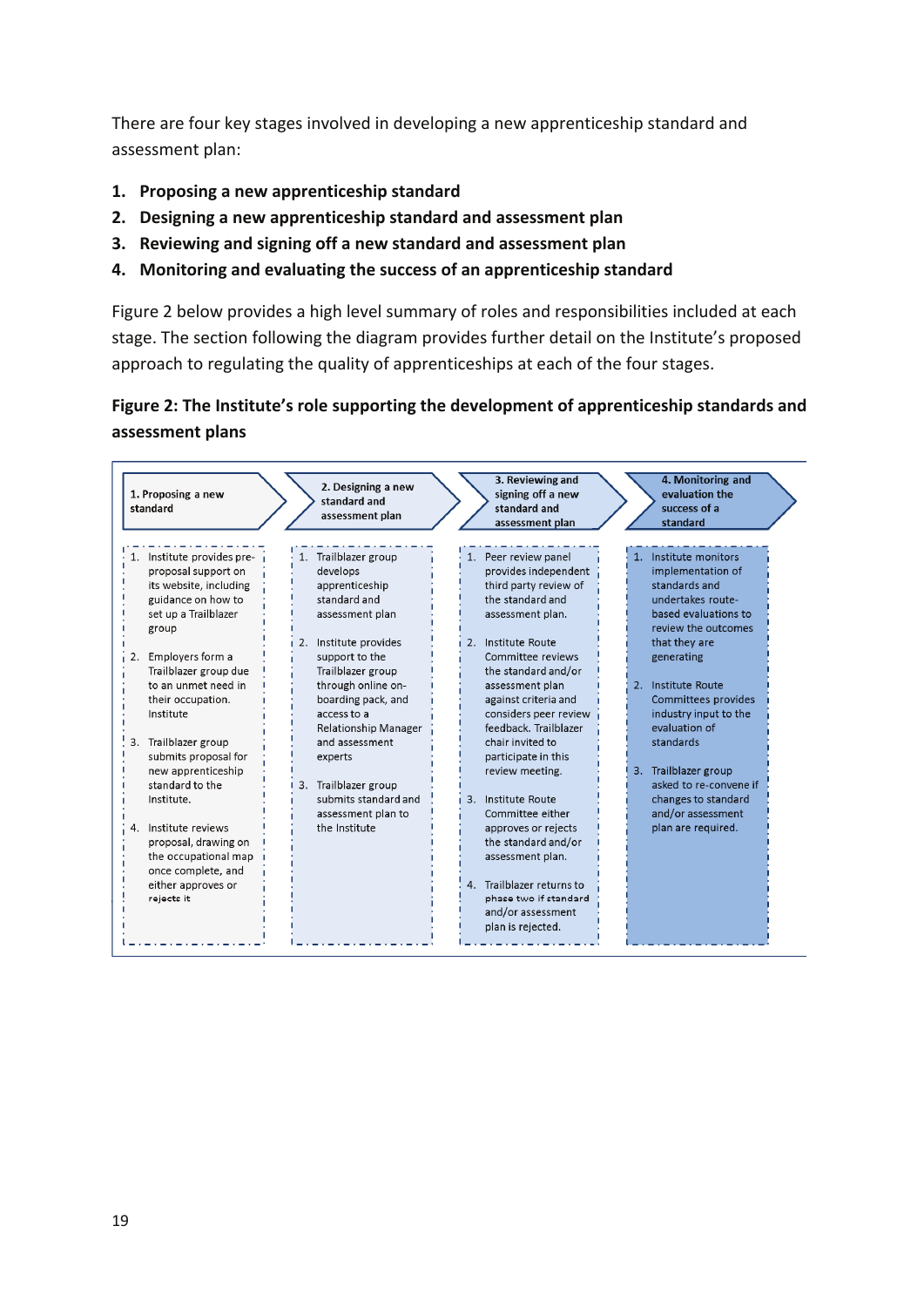#### **3.1.1 Proposing a new apprenticeship standard**

#### **Advice on 'getting started' for employers looking to develop a new apprenticeship standard**

Proposals for new apprenticeship standards need to meet a set of criteria to ensure that the occupation is suitable for an apprenticeship, and that the Trailblazer is representative of the relevant sector(s), including SME membership alongside larger organisations. If Trailblazer are able to meet each of the criteria, we will invite them to formally submit their proposal through an online portal system. [6](#page-20-0)

Currently Government officials provide ad hoc advice to Trailblazers as they are developing a new proposal. The Institute will put in place a more consistent support package at the preproposal stage, including:

- **An up-front 'expectations of the role' agreement between Trailblazersand the Institute,** setting out respective roles and responsibilities, including the service levels that the employer group can expect from the Institute and what will be expected of them in return.
- **A clear and easily-located list of approved and in-development apprenticeship standards**. These are currently all published on gov.uk but can be difficult to locate on the site. All approved standards that are ready for delivery are already available in searchable format on the digital apprenticeship service. The Institute will also explore options for making it easier for employers to find standards that are in development but not yet approved for delivery.
- **A user-friendly, digital guide to the standard development process.** The Institute will provide guidance digitally, through an interactive guide that tailors information to the stage that the employer has reached in the development process, but also allows them to view the end-to-end guidance if they want to find out more. Examples of the digital support, available whenever employers want to access it, could include:
	- $\circ$  An introductory webinar for employer groups to give them an overview of the process and support available;
	- o An easier to use online portal for developing and submitting proposals;
	- o Automatic notifications if guidance material or policies change; and
	- o Open access to an employer group's progress through the standard development process so that anyone can see where it is up to in the process.
- **A forum for connecting new employer group Chairs with existing groups** to minimise the risk of competing standards between groups and share learning with newcomers to the process.

**.** 

<span id="page-20-0"></span><sup>&</sup>lt;sup>6</sup> The current online portal can be found at: [https://www.gov.uk/government/publications/future-of](https://www.gov.uk/government/publications/future-of-apprenticeships-in-england-guidance-for-trailblazers)[apprenticeships-in-england-guidance-for-trailblazers](https://www.gov.uk/government/publications/future-of-apprenticeships-in-england-guidance-for-trailblazers)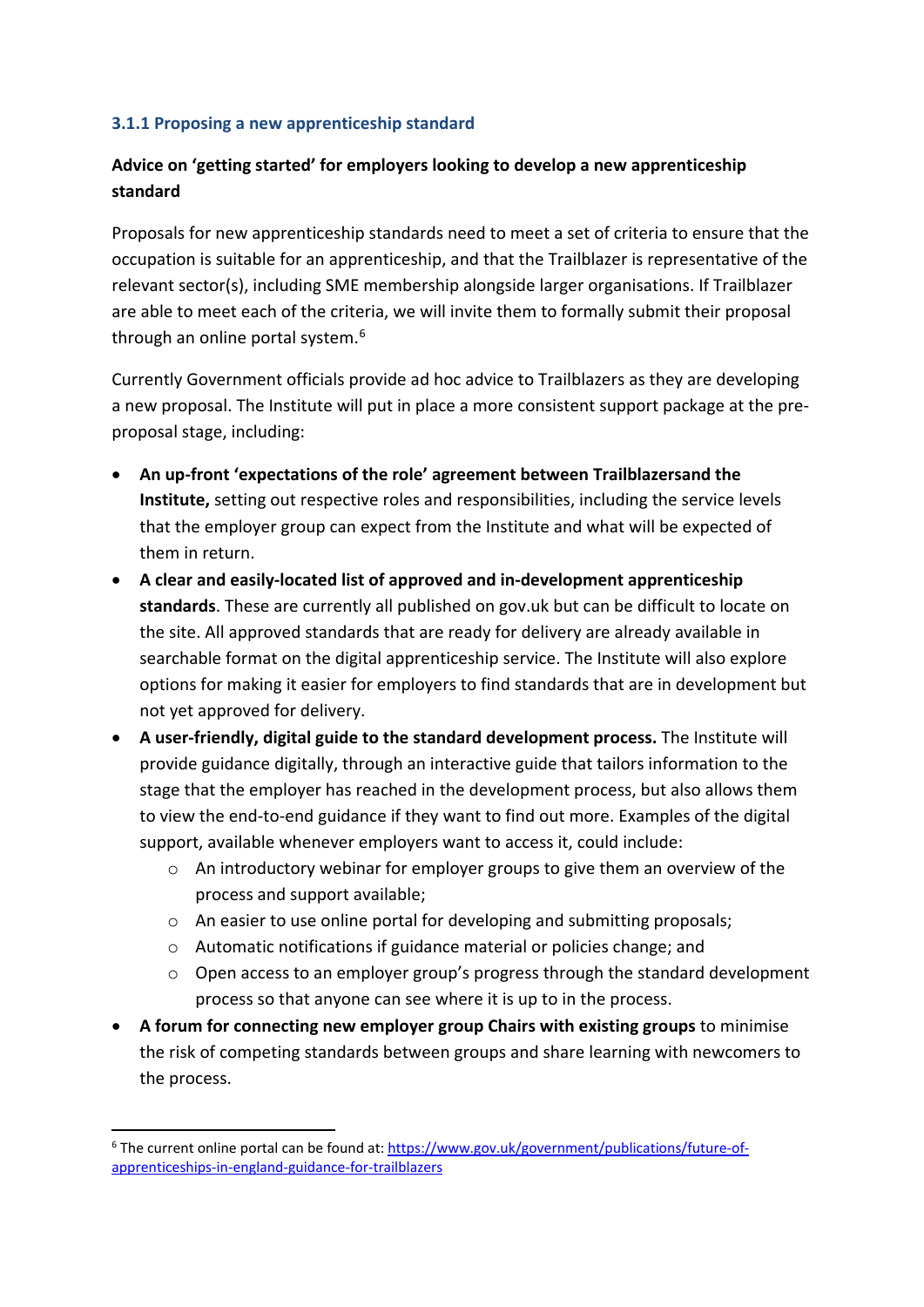#### **Reviewing proposals for new apprenticeship standards**

Employers have raised concerns that approval decisions are being taken by policy officials rather than industry experts. To introduce greater industry expertise, we propose that the Institute will:

- **Establish 15 Route Panels aligned to occupational groupings and comprised of industry experts** to review and approve proposals, standards and assessment plans. Panel members will replace DfE and SFA officials as the panel that review and approve proposals. The panels will be made up of a range of experts with a broad knowledge of occupations and training across a particular route and could include academics, employers, professional bodies, sector/trade organisations, and National Colleges or other training providers. A Chair will be appointed to each of the Route Panels by April 2017, with further members being recruited during the Institute's first year, with a maximum of 15 per panel by April 2018.
- **Publish an occupational map** that will act as a master list of mutually exclusive occupations. The map will be a live document, with amendments owned by the respective Route Panel. Where the occupation contained in a proposal is recognised on the map, approval to develop a new standard should be relatively straightforward. Where it is not recognised on the map, the Institute will invite the employer group to provide further evidence to support its argument that it is a distinct occupation. The draft occupational maps will be published for consultation before they are finalised.

#### **3.1.2 Designing a new apprenticeship standard and assessment plan**

#### **Support for employer groups ("Trailblazer")**

We are proposing that the Institute moves towards a tailored package of support based on an early assessment of the Trailblazer 's needs once their proposal has been accepted.

#### A core package of support for all

We will direct all Trailblazers towards an on-boarding pack that will include:

- A step-by-step 'how-to' guide;
- Suggested templates for standards and assessment plans;
- Advice on how employer groups can run effective standard development sessions;
- Examples of best-in-class standards and assessment plans from the relevant route;
- An offer of connecting the group to selected Trailblazer Chairs who have experience of leading a standard through the approvals process; and
- Contact details for Institute support in case they have any questions that are not answered in the guidance.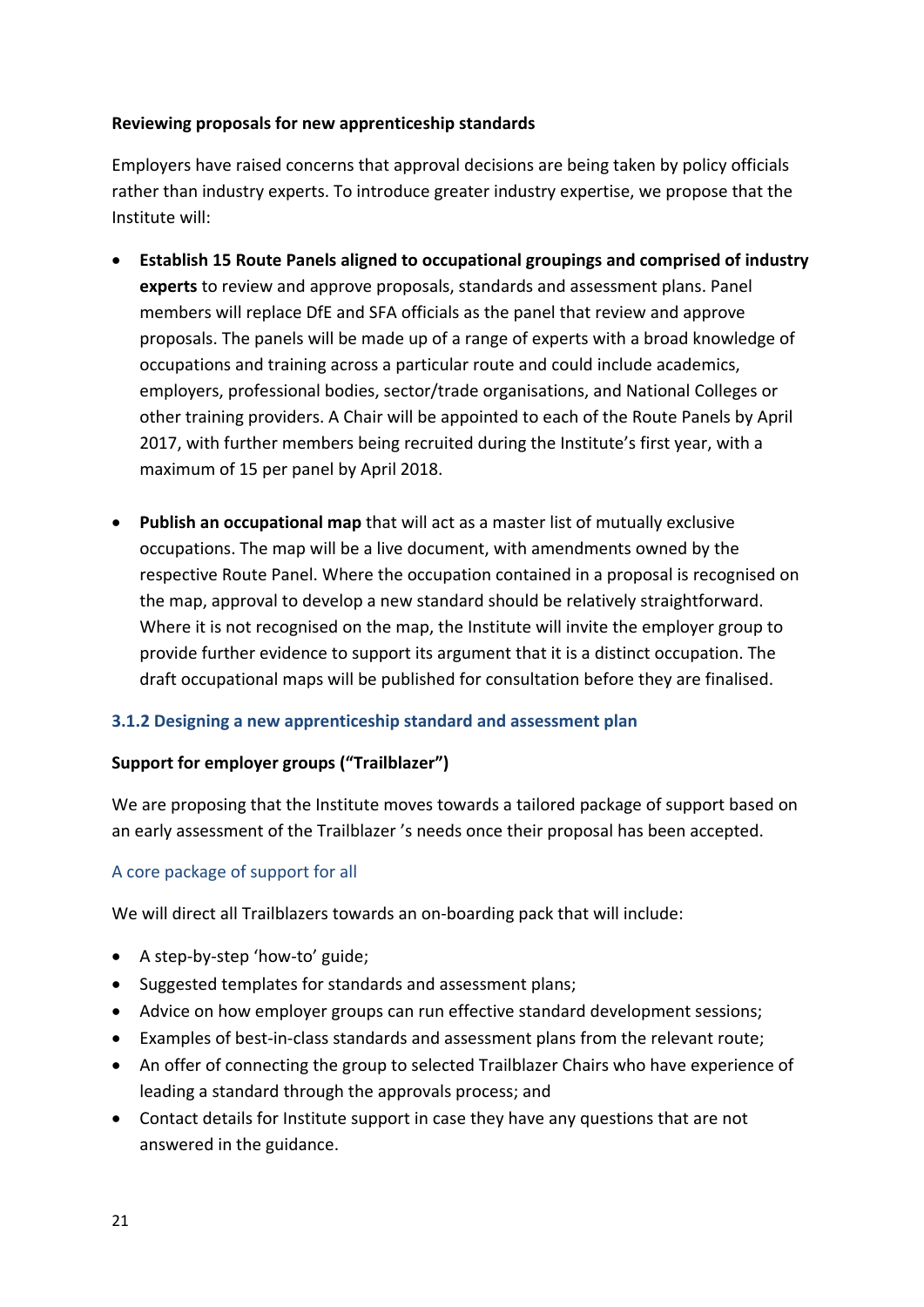For some Trailblazers this might be the appropriate level of support to guide them through the process, for example if the group's Chair and other employers have extensive prior experience of developing standards.

#### A Relationship Manager for groups that need one

Relationship Managers are a core feature of the current support offer for Trailblazers, providing advice on all aspects of the development process. We are proposing that Relationship Managers, who will become employees of the Institute, and are included in the Institute's staffing model, will focus their support on the employer groups that are most in need of it, for example those that are new to the standards development process.

Trailblazer feedback on Relationship Managers has generally been very positive, with suggestions that this support could be even better if they were equipped with additional sector expertise. In response to this, we are proposing that:

- Relationship Managers will be **aligned to specific Routes** which will help them to develop greater sector knowledge and identify potential overlaps between standards;
- They will **draw on industry expertise from the Route Panels** to help resolve sectorrelated issues that arise; and
- We offer Trailblazers the option of their Relationship Managers spending **half a day shadowing on site** with them at the outset to help understand their occupation.

In addition to greater sector knowledge, Relationship Managers will retain their position as, first and foremost, the Institute's experts on the process and criteria for developing standards and assessment plans.

#### Access to assessment specialists

While employers are best placed to set out the knowledge, skills and behaviours required for their occupation, feedback from Trailblazers indicates that they do not always have the expertise to design a robust assessment plan to sit alongside it.

To reinforce this part of the process, we are proposing to offer in-house assessment support for Trailblazers, with those that are developing their first assessment plan being prioritised for this support.

#### **3.1.3 Reviewing and signing off a new apprenticeship standard and assessment plan**

#### **Submissions and approval meetings**

We are proposing that under the Institute:

• **Relationship Managers use their professional judgement to advise Trailblazers on the best point at which to move onto their assessment plan**. This might be after they have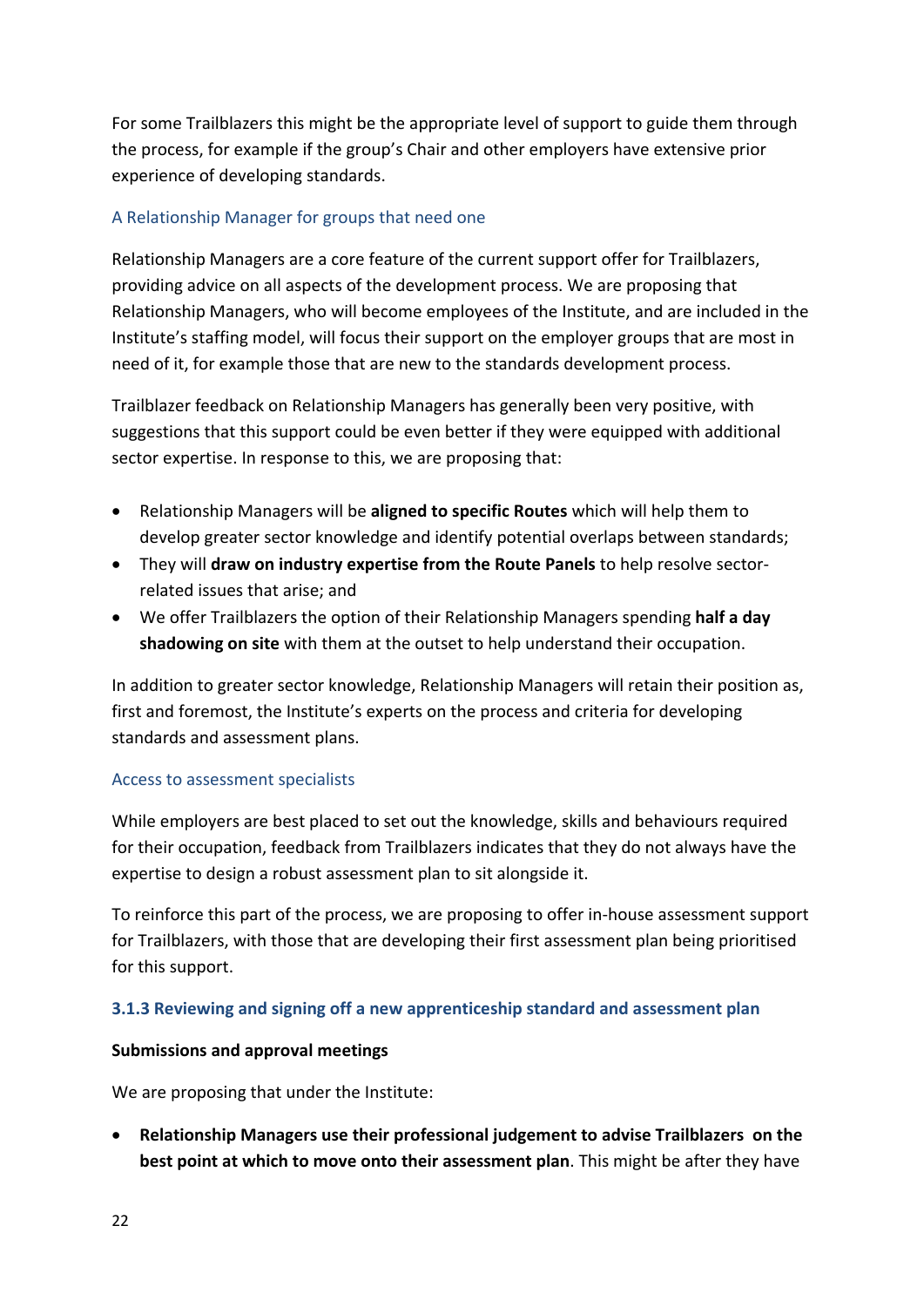received Institute approval of their standard (as at present), but it might also be before that if the Relationship Manager feels that they are ready to do so. This point will also trigger the allocation of an indicative funding band against the draft standard so that this can be factored in as the assessment plan is developed. A separation of powers will be built into the Institute's design so that a Relationship Manager's role is purely one of support for the Trailblazer group – they will not have any role in approving their group's standard or assessment plan.

- **A number of independent, third party reviewers will comment on the standard and assessment plan**. The peer review will focus on key quality criteria set by the Institute and should reach a judgement on whether the learner would reach full occupationally competence by following the apprenticeship standard. Areas for review are likely to include:
	- o The clarity of the submission;
	- $\circ$  How applicable it is to employers who are not part of the Trailblazer group;
	- o Whether it is deliverable; and
	- $\circ$  Whether it includes up-to-date occupational requirements, including use of the latest relevant technology.
- **Industry-led Route Panels lead the review and approvals process**, supported by Institute officials. Trailblazers will respond to initial Route Panel questions in advance, so that the review meeting itself is focused on the few really critical areas of the submission, with more minor queries cleared up in advance.
- **The Trailblazer Chair will be invited, where necessary, to participate in the review meeting**, either via video conference or conference call. While this will add some logistical complexity to organising the Route Panel approvals meetings, we anticipate that it will save time overall, with issues being resolved within the meeting rather than being relayed to the Trailblazer outside of the meeting and the submission then having to be looked at a second time. It should also increase transparency and ensure that key points are clearly relayed to the wider Trailblazer group and avoid messages being lost in translation.
- **Emerging digital platforms are piloted**, to keep employers informed of where their standard and assessment plan is in the development process and when they can expect it to reach the next stage.

#### **3.1.4 Monitoring and evaluating the success of an apprenticeship standard**

One of the Institute's core roles will be to regularly monitor the mix of available apprenticeship standards to ensure that employer demand is being met and advising government on how available funding should be allocated to individual standards. It is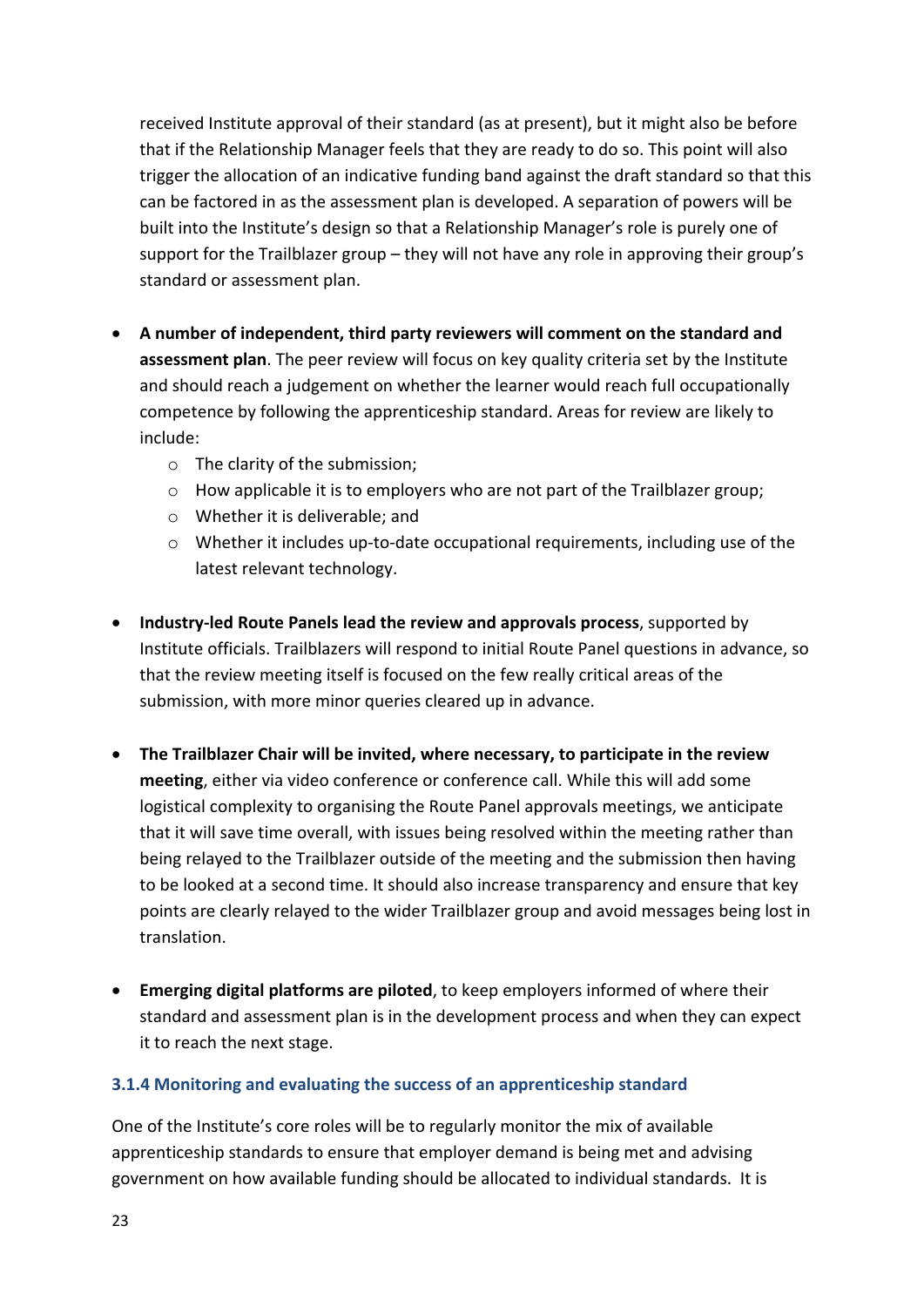important to stress that responsibility for monitoring and evaluating the Apprenticeship programme *as a whole* will continue to rest with DfE (which remains accountable for the overall objectives and affordability).

We are proposing two approaches to reviewing standards:

#### **1) Ongoing monitoring of individual standards**

The Institute will draw on a range of data sets to monitor the implementation of apprenticeship standards. The Institute will analyse emerging trends and outlying data and escalate concerns to its Board. Where issues are highlighted, the Institute will consider commissioning a deep dive into the standard to better understand the cause and impact.

Much of the data for ongoing monitoring already exists and is currently reported to the SFA, for example learner starts, completions and withdrawals. Where data is not currently captured, the Institute will put steps in place to do so. Of particular importance will be user feedback – from employers, apprentices, training providers, end point assessors, and external quality assurers. We will work closely with the SFA to source feedback in a way that works for users as well as the Institute itself.

#### **2) Route-based evaluations of multiple standards**

We are also proposing a cyclical strategic evaluation of all standards under a route. This evaluation will take a holistic look at the different standards under that route to help the Institute to build a picture of the impact that they are having for learners, employers and the wider economy.

We anticipate that the Institute will evaluate each route roughly once every three years, with around five routes reviewed per year, on a rolling basis.

Key questions to consider as part of the evaluation could include:

- What does demand look like for the standard?
- What does outcome data such as learner wage returns and post-apprenticeship destination data indicate about the benefits that these standards are delivering for learners, employers and the wider economy?
- Are there occupations not covered by a standard where a skills gap exists, which could be covered by apprenticeships? Should the Institute encourage the market to come forward to form an employer group, and how should it do so?
- Are there areas of overlap between standards that are causing problems for employers and apprentices?
- Do the funding band allocations reflect the economic and social priorities within the route? If not, what would represent a more appropriate allocation?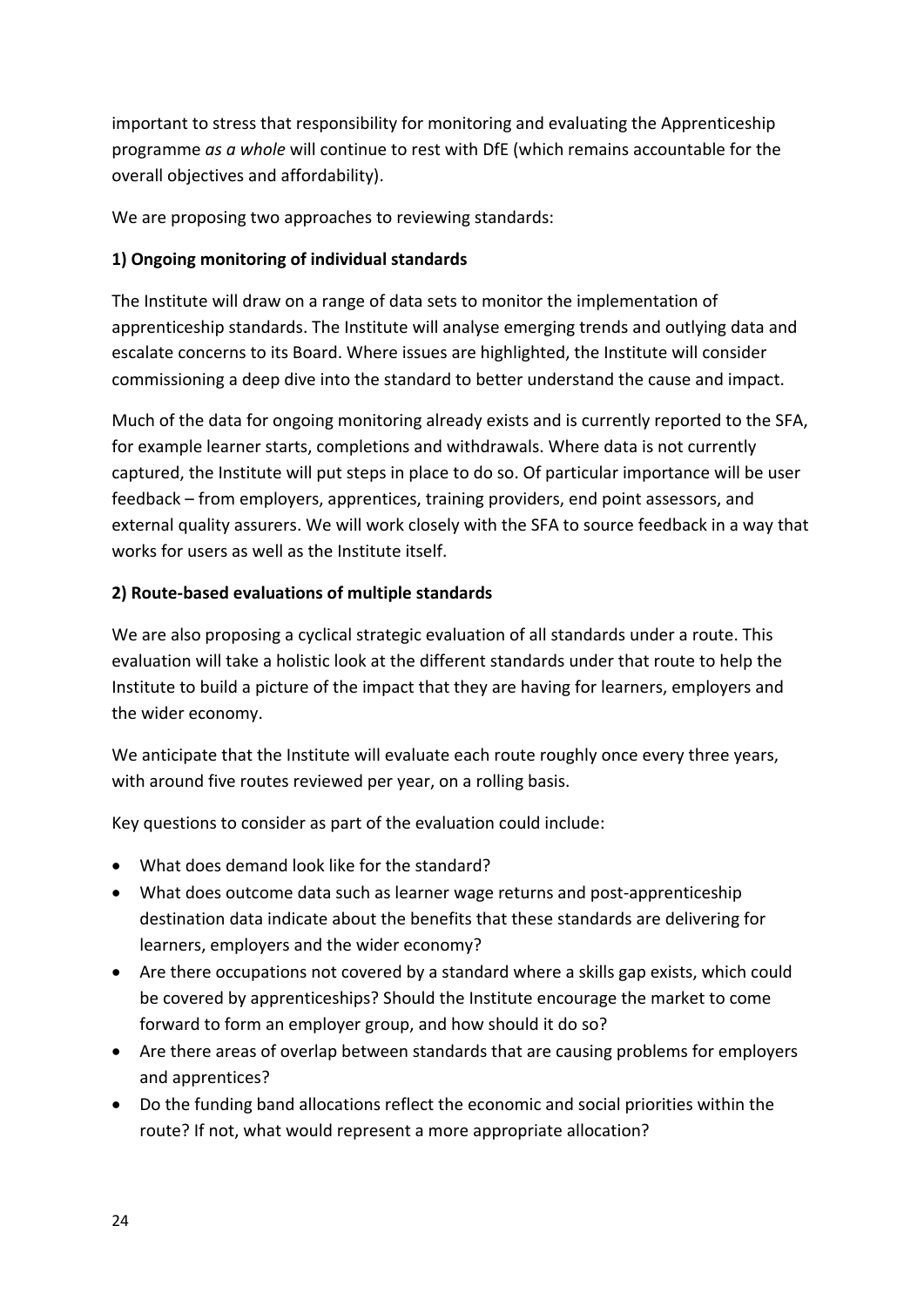- Are end point assessments sufficiently high quality and consistent within and across standards?
- What information is there about progress made with regard to people from disadvantaged backgrounds

<span id="page-25-0"></span>The Institute might decide to re-convene a Trailblazer group if the evaluation indicates that changes are needed to a standard and/or assessment plan. Where data is clearly showing that a standard is not attracting any learner or employer demand, the Institute could decide to withdraw it from the list of approved apprenticeships.

# **3.2 Providing advice on apprenticeship funding to Government**

#### **Summary of proposals in this section:**

- **The Institute will provide apprenticeship funding advice to Government. Its role will be to** advise on allocating new standards to agreed funding bands and changes to existing funding band allocations as part of its cyclical evaluation of standards within selected routes.
- Government will also be able to take advice from the Institute on the nature and level of additional payments for different segments of learners or employers.
- **The Institute will explore options for building a better understanding of the social and economic impact of individual standards** so that it can include a greater recognition of the strategic return from the apprenticeship in its funding advice to Government.

The introduction of an apprenticeship levy from April 2017 represents the biggest set of changes to apprenticeship funding since the re-introduction of modern apprenticeships in the mid-1990s.

#### **Summary of apprenticeship funding reforms in England from April 2017**

In the recently published details on apprenticeship funding in England from May 2017 the Government has confirmed that all existing and new apprenticeship frameworks and standards will be placed within one of 15 funding bands, depending on what is deemed to be the cost of the level and type of apprenticeship.

The upper limit of each funding band will cap the maximum amount of digital funds an employer who pays the levy can use towards an individual apprenticeship. The upper limit of the funding band will also cap the maximum price that Government will 'co-invest' towards, where an employer does not pay the levy or has insufficient digital funds and is eligible for extra support.

Beyond being part of the mechanics of the overall apprenticeship funding system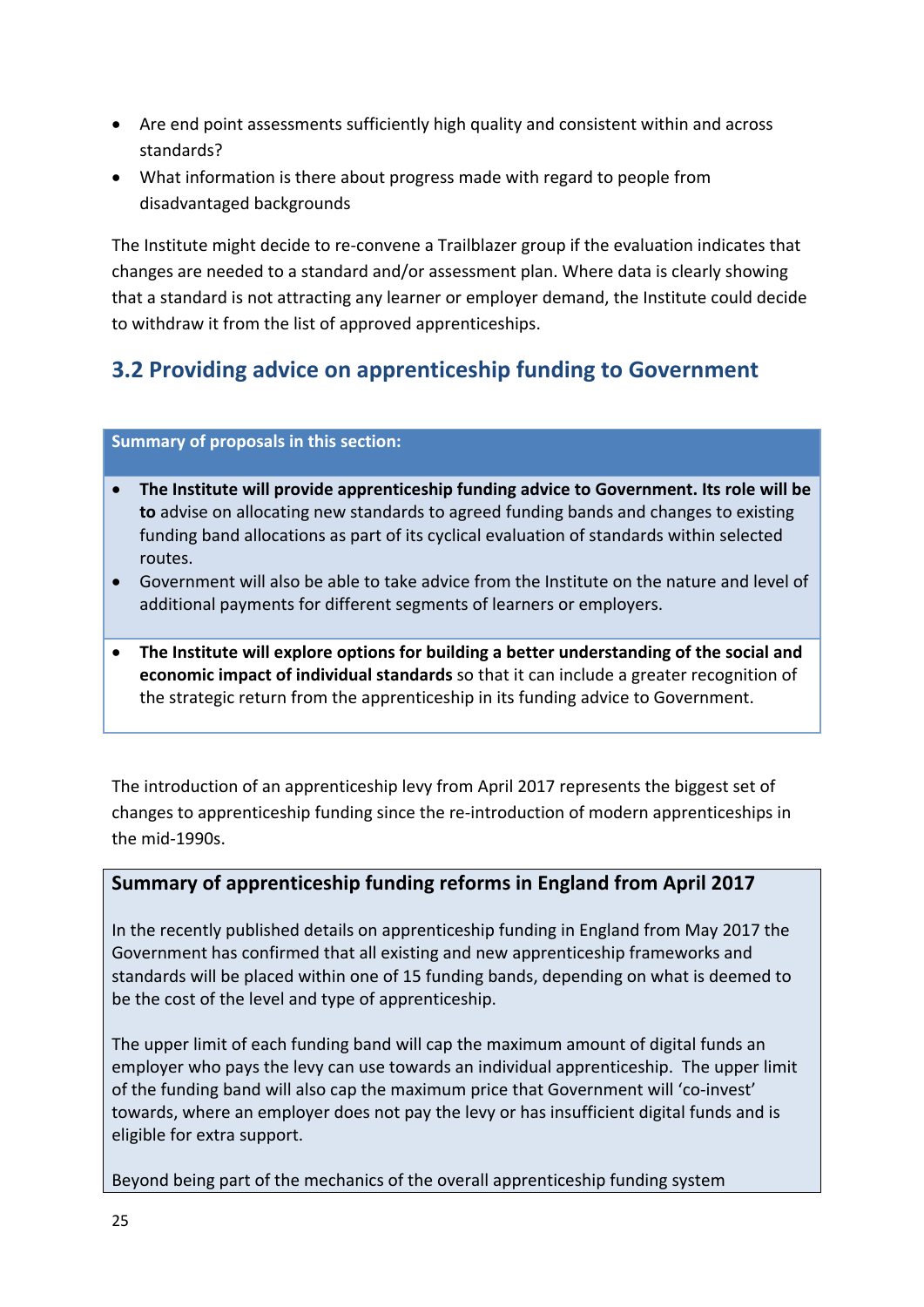experienced by employers, funding bands are designed to achieve four key aims;

- Ensure employers can purchase apprenticeships of sufficient quality;
- Ensure that employers can purchase apprenticeships in sufficient quantity, to drive the growth in apprenticeships Government has committed to;
- Ensuring that the funding system is simple and easy for employers to engage with;
- Ensure value for money for the employer and taxpayer

At present, the allocation of apprenticeship standards to funding bands follows a two-step process. The first comes at the point that a standard is approved by government. This has been an indicative allocation designed to help Trailblazer groups design an affordable assessment plan. The second comes at the point that the assessment plan is approved by government. This is the final allocation decision and is rarely different from the indicative one, unless the employer group has provided new evidence to warrant a change.

This model of allocating standards to funding bands is largely cost driven (how much the SFA thinks the required learning will cost to deliver), informed by:

- A comparison with any framework pathway it is replacing;
- A judgement of the likely delivery cost, based on overall content of the standard and assessment plan and taking account of likely Guided Learning Hours, learning inputs and duration, and evidence from Trailblazer groups; and
- An economic uplift formula.

The model largely assumes that the higher the cost of the training provision, the higher the quality and value of the apprenticeship. However, we know that some types of apprenticeship might cost a lot to provide, but offer relatively poor labour market returns. From April 2017, the Institute will provide advice to Government on:

- Allocating new standards to agreed funding bands;
- Changes to existing funding band allocations as part of its cyclical evaluation of standards within selected routes;
- The nature and level of additional payments for certain types of learner or employer.

The parameters of the funding advice will be established through the annual remit letter from the DfE to the Institute, with final decisions remaining with the Secretary of State. The operational interaction between the DfE, Skills Funding Agency and the Institute relating to funding advice will be set out in the framework agreement and supporting service level agreements where appropriate.

Advice will need to be given in the context of overall affordability and the Government's manifesto commitment of delivering 3m new apprenticeship starts by 2020. The Institute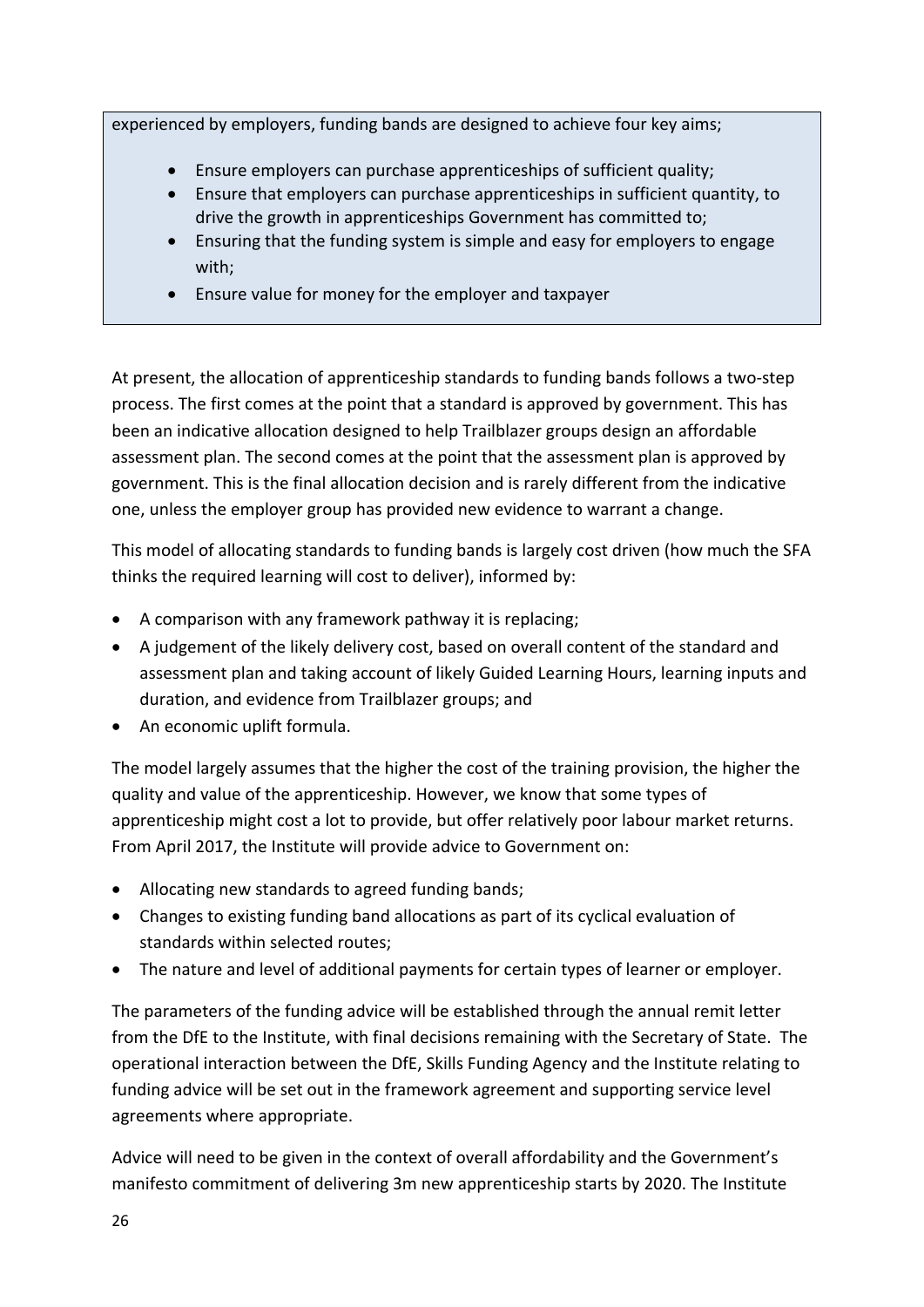will need to consider difficult trade-offs between employer and provider expectations and recognise other factors such as the availability of funding, and will build a strong analytical function to inform this.

# <span id="page-27-0"></span>**3.3 Quality assuring apprenticeship end point assessments and certificates**

#### **Summary of proposals in this section:**

- **It is intended that the Institute will be responsible for the Register of Apprenticeship Assessment Organisations, including setting key quality criteria. The SFA will continue to run the Register process, including assessing applications against the criteria that the Institute sets.**
- **The Institute will offer an external quality assurance model as a last resort and will charge for this service**
- **The Institute will establish an Assessment Committee that will operate as an escalation route if concerns arise through the external quality assurance process. The Institute will retain the option of directing the SFA to remove an organisation from the register if necessary**
- **The Institute will be responsible for apprenticeship certification, with the SFA delivering the operational administration of certificates**

The introduction of end point assessments should enhance the market value of a learner's apprenticeship. Knowing that the apprentice has had to pass a robust, employer-designed assessment at the end of their training should give employers confidence that the individual is competent in their occupation, in turn de-risking a decision about whether to recruit them into their business.

For this to work, employers must be able to look across their occupation and see that successful apprentices are of roughly comparable ability. Consistency across the standard is key, and the Institute intends for an apprenticeship certificate to become a trusted mark of quality in the labour market, held in the same high regard as a university degree.

#### **3.3.1 Consistent end point assessments**

There will be two main controls in place to maintain consistently high quality end point assessments (EPAs).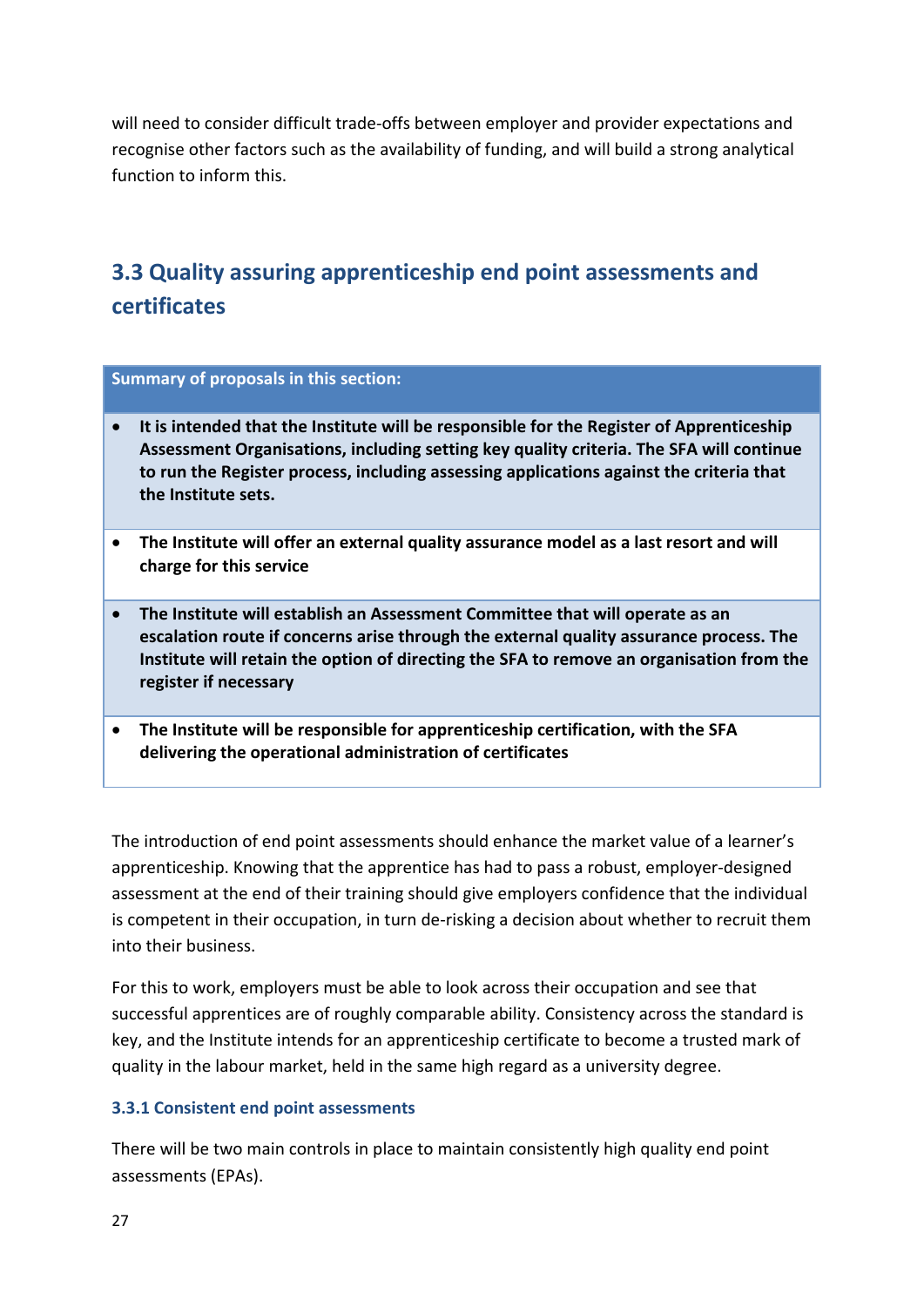#### **1. The Register of Apprenticeship Assessment Organisations**

Employers have the flexibility to select an organisation of their choice to deliver the EPA from a nationally approved Register of Apprenticeship Assessment Organisations (RoAAO). The RoAAO provides the first layer of quality assurance, with assessment organisations having to satisfy a number of entry criteria to be allowed onto it. The register can contain multiple organisations that have been approved to deliver EPAs against a given standard and employers will expect the outcomes to be reliable and consistent between each organisation to ensure that the apprenticeship brand is maintained.

#### **2. External quality assurance**

We are building an additional layer of external quality assurance into the system to mitigate against the risk of inconsistencies emerging. Employer groups can choose between four approaches to delivering this additional assurance:

- **An employer-led model**, where the employer group proposes its own approach with employers checking for consistency between assessments;
- **A professional body-led model**, where an industry association delivers the role on behalf of employers;
- **An Ofqual-led model**, where Ofqual will regulate the EPA as a qualification; and
- **An Institute-led model**, where the Institute will provide the external quality assurance itself on behalf of employers, as a last resort.

How this operates will be set out in more detail in the upcoming updated Trailblazer Guidance due to be published in April 2017.

The Institute will create a simple comparisons table to highlight the main differences between the options, as well as promoting the importance of external quality assurance to the overall success of the system.

#### **3.3.2 The Institute's quality assurance model**

We are proposing that the Institute's approach to quality assuring EPAs will consist of checks on four areas:

- **Readiness for EPA:** Assessment organisations must conduct checks on the completion of on-programme qualifications and English and Maths requirements before a learner can take their EPA. The Institute will test whether these checks are being carried out consistently within and between assessment organisations.
- **Assessment Materials:** Trailblazers are asked to set out how EPAs will be graded, and the parameters for determining a pass/merit/distinction grade overall. Each assessment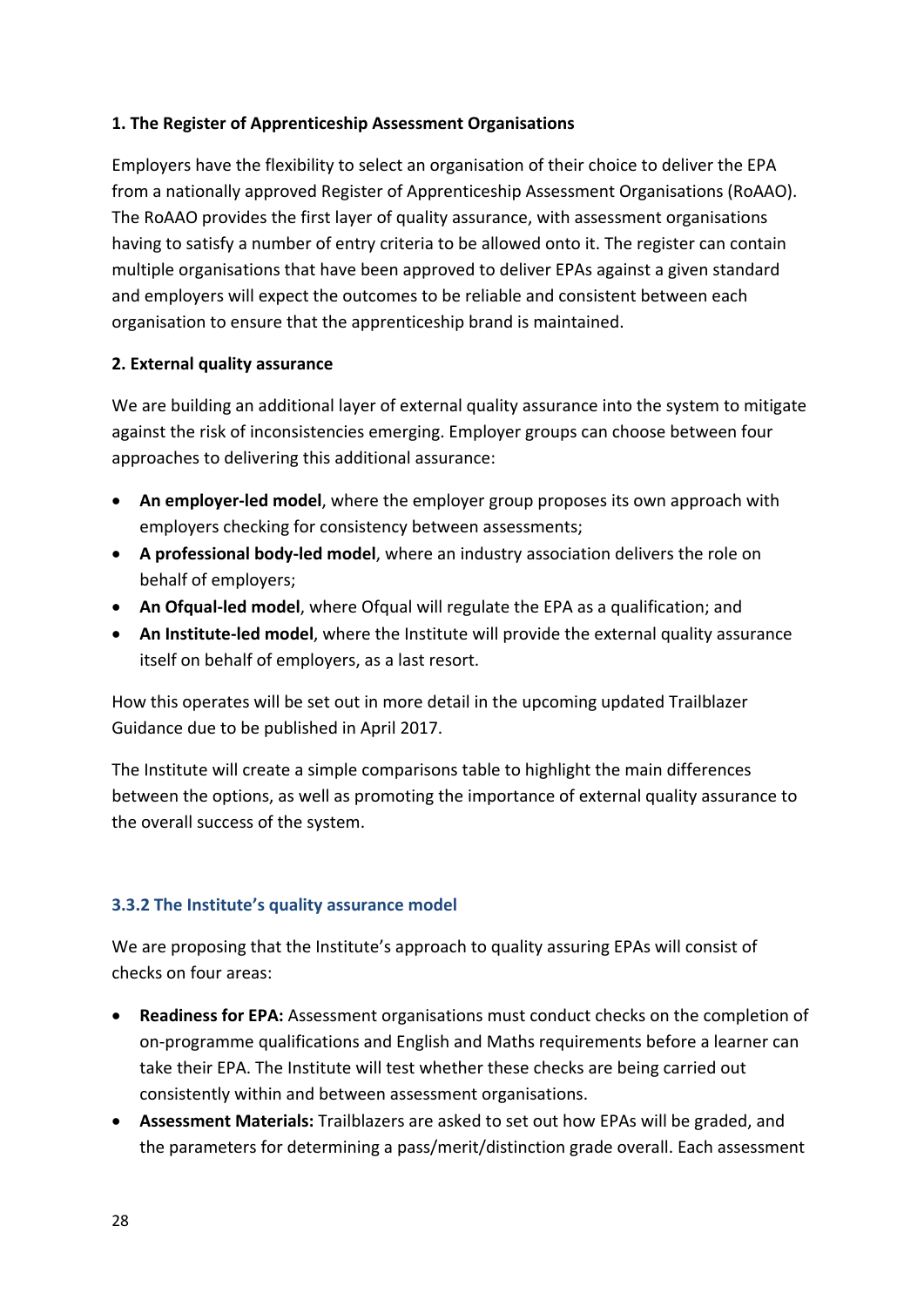organisation will develop methods and materials to conduct the EPA and the Institute will test how comparable these are between different assessment organisations.

- **Internal Quality Assurance:** Trailblazers set out their minimum expectations for internal quality assurance (IQA) which each assessment organisation must then follow. When carrying out EQA checks, the Institute will test whether these requirements are being upheld.
- **Data and Compliance:** The Institute will conduct sample checks to test whether assessment organisations have the necessary back office functions and audit processes in place to provide timely and accurate data to those who require it.

The Institute is proposing to charge assessment organisations to cover the costs of its external quality assurance service.

#### **3.3.3 Responding to concerns**

The Institute will establish an Assessment Committee that will operate as an escalation route if concerns arise from the external quality assurance. The committee will be comprised of senior Institute officials and led by a designated Board member. It will review concerns that are reported and have the power to launch a full investigation into the issue if appropriate.

If the investigation concludes that the concerns are valid and significant, it will formally write to the assessment organisation requiring them to immediately address the identified issues and demonstrate improvement within a defined time period. If performance remains unsatisfactory, or if the issue is sufficiently serious, the Institute retains the right to recommend the removal of the organisation from the register.

#### **3.3.4 Apprenticeship certificates**

Certification of apprenticeships has historically been a time and resource intensive process, with around 1.5 million pieces of evidence being checked annually to issue certificates under apprenticeship frameworks. The certification process under apprenticeship standards is significantly simpler because the assessment organisation is responsible for checking that all requirements have been met, i.e. that:

- All mandatory qualifications on programme have been achieved;
- The apprentice has successfully passed the end point assessment; and
- The apprentice has returned a completed version of the apprenticeship declaration form giving their permission for the assessment organisation to apply for the certificate on their behalf.

From April 2017, the Institute will take overall responsibility for certification. The SFA will administer the certificates, i.e. physically issuing them to learners, with the Institute setting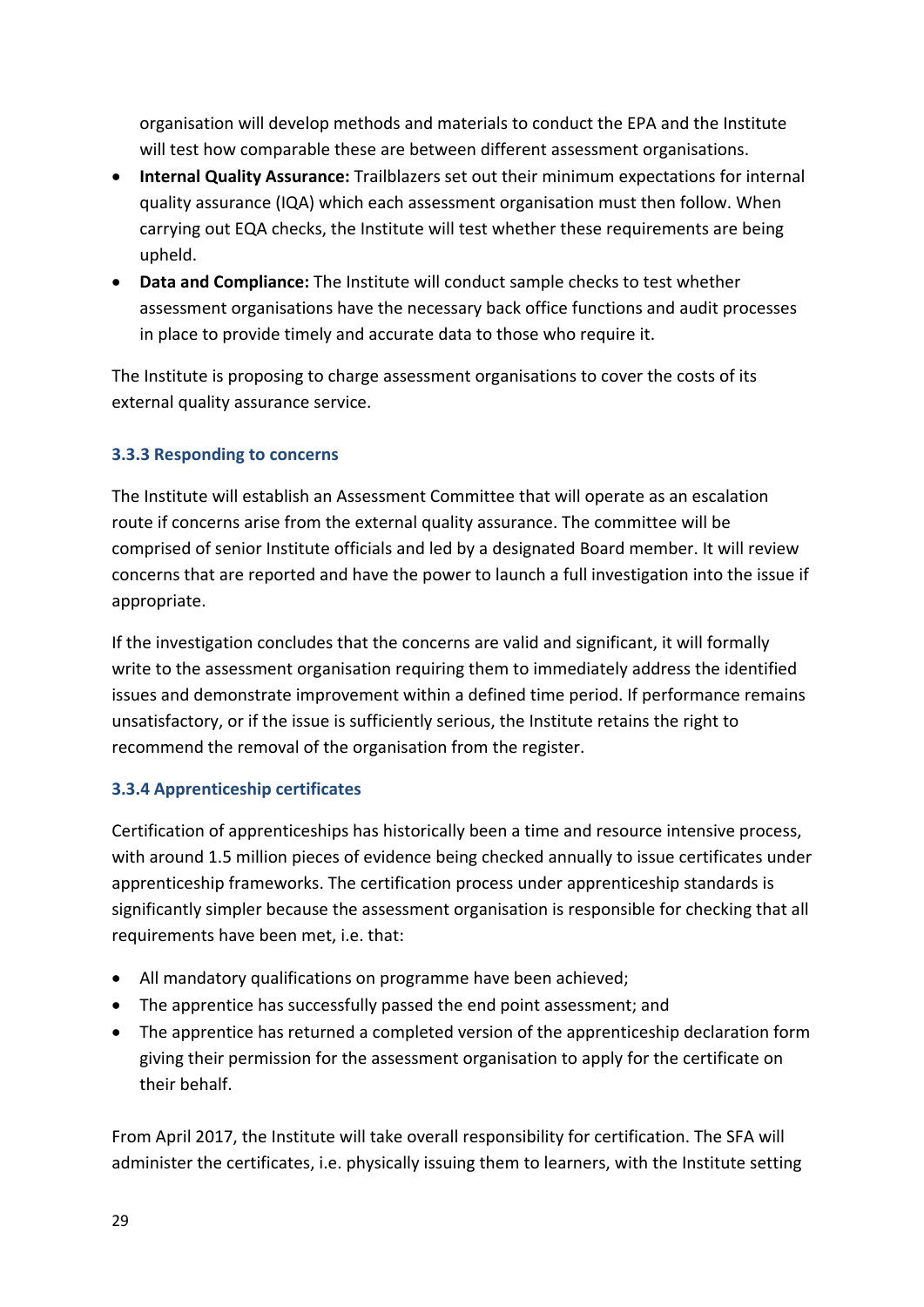the parameters for the SFA to operate within and ensuring the overall integrity of the certification system.

The Institute will work with the SFA to design a high quality apprenticeship certificate that will be awarded to learners who successfully complete their training. Every apprentice will receive the same design, and in time, learners who pass an approved classroom-based course will also receive a similar Institute-designed certificate.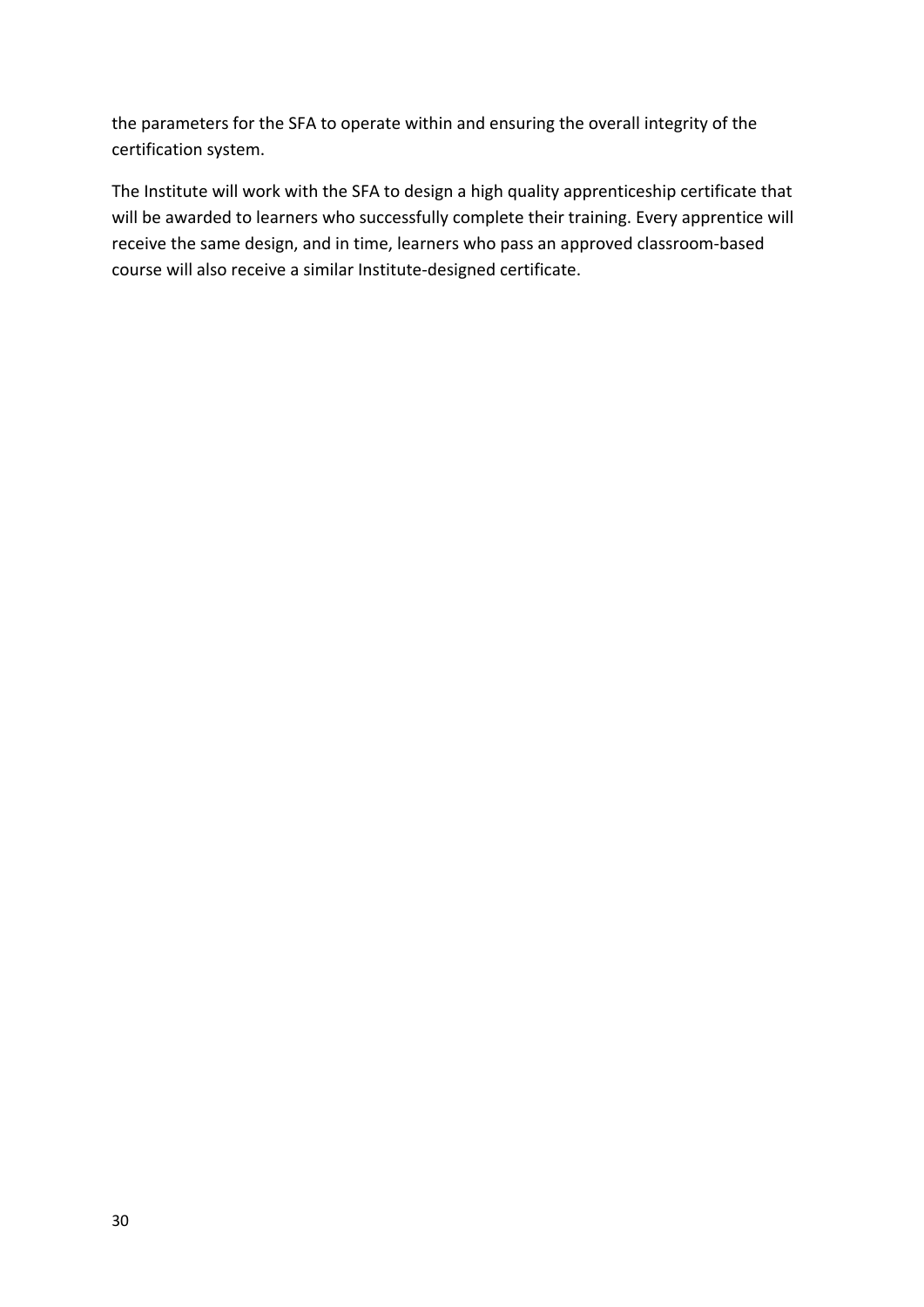# <span id="page-31-0"></span>4. Collaborating with partners to drive quality across the apprenticeships system

#### **Summary of proposals in this section:**

- x **The Institute will chair an Apprenticeships Quality Improvement Group to monitor quality across the apprenticeships sector and provide assurance that investment in apprenticeships is generating value for employers' and taxpayers' money**
- x **It is intended that the Institute will set the key quality criteria for the Register of Apprenticeships Training Organisations. The SFA will maintain overall responsibility and responsibility for administration.**

Improving quality in the apprenticeships system is embedded in the Institute's remit. However we are very clear that the Institute cannot operate in isolation if we are to succeed in our aim of securing a higher quality apprenticeship experience and outcome for employers and learners.

## <span id="page-31-1"></span>**4.1 Creating an Apprenticeships Quality Improvement Group**

Figure three below provides a view of the different organisations involved in the apprenticeships system.



**Figure three: Who will do what within the apprenticeships system, 2017-18** 

#### **Roles and responsibilities:**

**Department for Education** will have responsibility for the policy framework, overseeing how the system functions, developing and publishing the annual remit letter from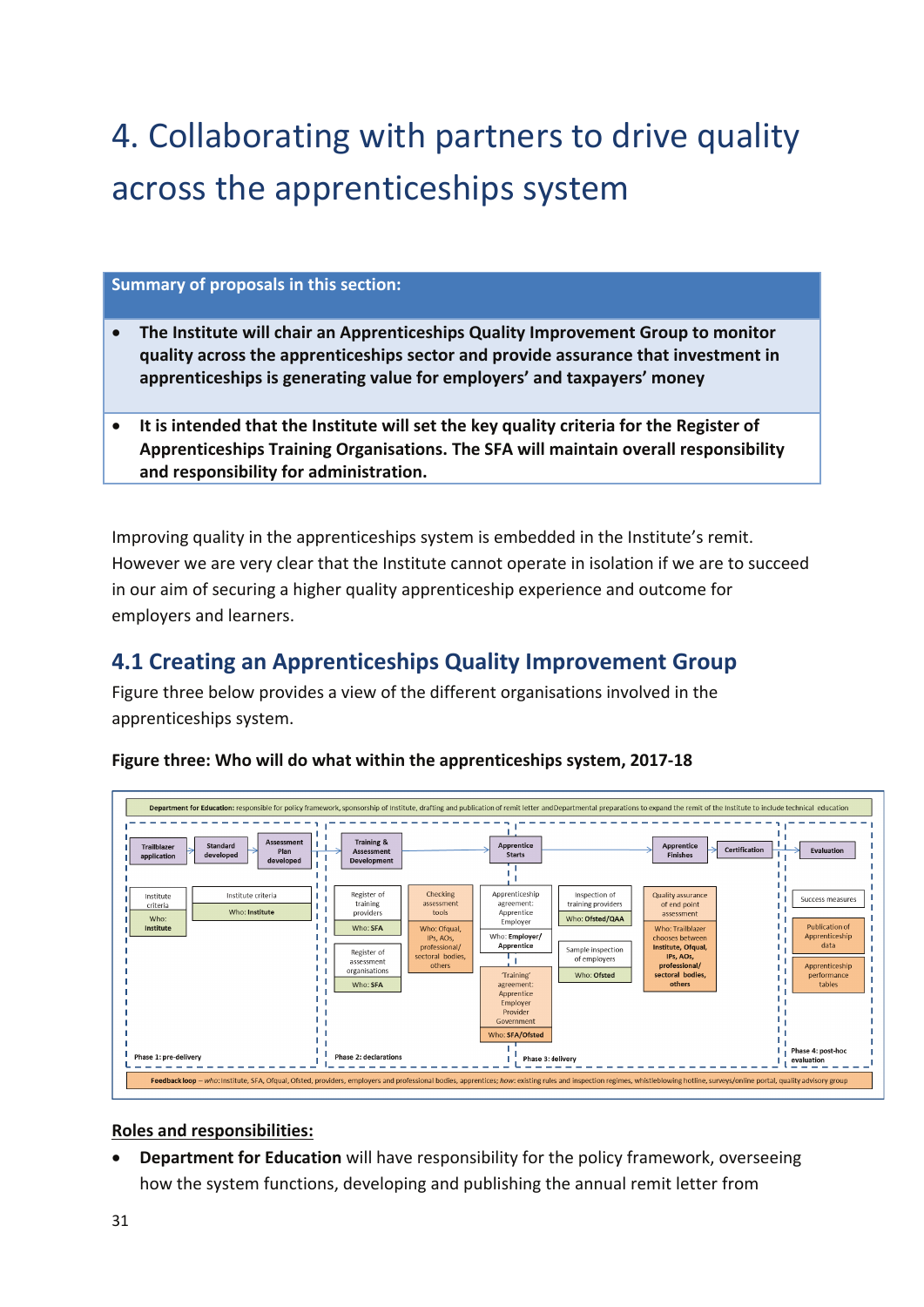Government and preparing for the expansion of the Institute's remit to include technical education from 2018 onwards.

- **The Institute** will regulate the quality of apprenticeship standards and assessments, and advising government on the funding of training and assessment against apprenticeship standards. It will also work closely with the DfE in 2017-18 on preparations for expansion of its remit, including close co-operation with the shadow technical education functions that will operate from the Department.
- **The Skills Funding Agency** will continue to be responsible for the register of apprenticeship training providers and maintaining the register of assessment organisations, as well as running the National Apprenticeship Service (NAS). The SFA will continue to fund the delivery of apprenticeships and traineeships throughout England and provides a dedicated, responsive service for both employers and apprentices.
- **Ofsted** will continue to inspect training providers and sample inspection of employers.
- **Ofqual** will continue to regulate any qualifications included as part of an apprenticeship standard and for quality assuring some end point assessments.

Driving real and tangible improvements to quality through the system will require these organisations (and others) to work together in a more joined-up way than in the past. We are proposing that the Institute plays a leading role in this, bringing together the SFA, NAS, Ofsted, Ofqual, The Office for Students, and the Quality Assurance Agency to form an Apprenticeships Quality Improvement Group which the Institute will chair. The group will meet on a quarterly basis to begin with, to monitor quality across the sector, intervene where necessary, and provide assurance to the DfE Permanent Secretary that investment in the sector is generating good value for money.

### <span id="page-32-0"></span>**4.2 Apprenticeship training and assessment organisations**

Future access to the apprenticeship training and assessment markets will be governed by two new apprenticeship-specific registers – the Register of Apprenticeship Training Providers (RoATP) and the Register of Apprenticeship Assessment Organisations (RoAAO). The Institute will have a role in maintaining the quality on each of these, including:

- **Setting the quality criteria for the registers** which training and assessment organisations would have to meet. Provider feedback indicates that the current process for accessing the registers can lack transparency and sometimes hinder smaller providers' chances of becoming an approved provider. The Institute will follow up on these concerns as a priority during its first year of operation.
- **Recommending the SFA to take action where the Institute has concerns over the quality of particular organisations,** including removing an organisation from the relevant register if needed. We anticipate that the primary route of discovering any such examples of poor quality delivery will be through employer or learner feedback, monitoring date and outcomes or the external quality assurance function that the Institute will oversee.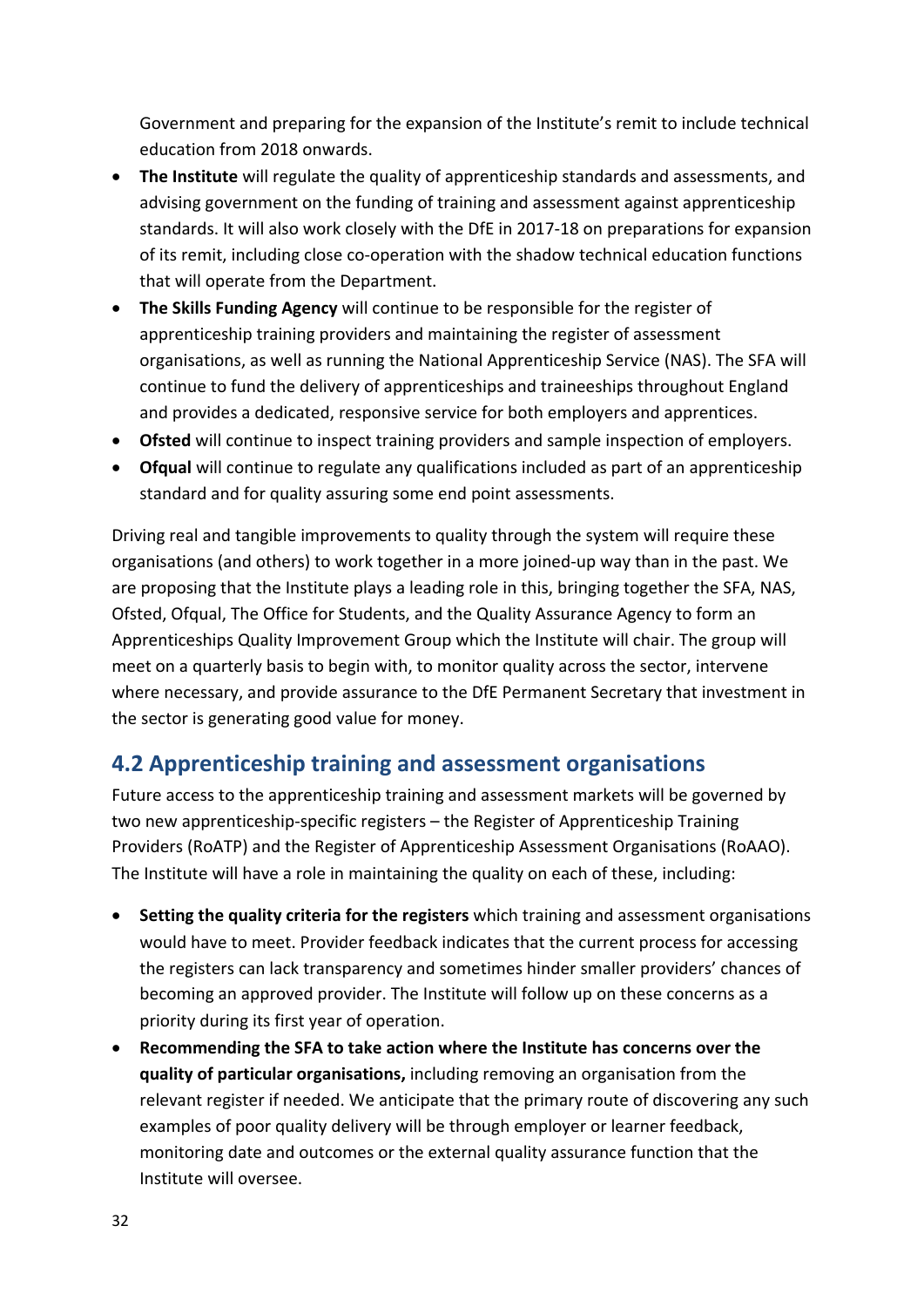<span id="page-33-0"></span>Overall responsibility for the RoATP will remain with the SFA's Accounting Officer, but the Institute will be transferred full ownership of the RoAAO from April 2017, with the SFA continuing to operate it on a day-to-day basis.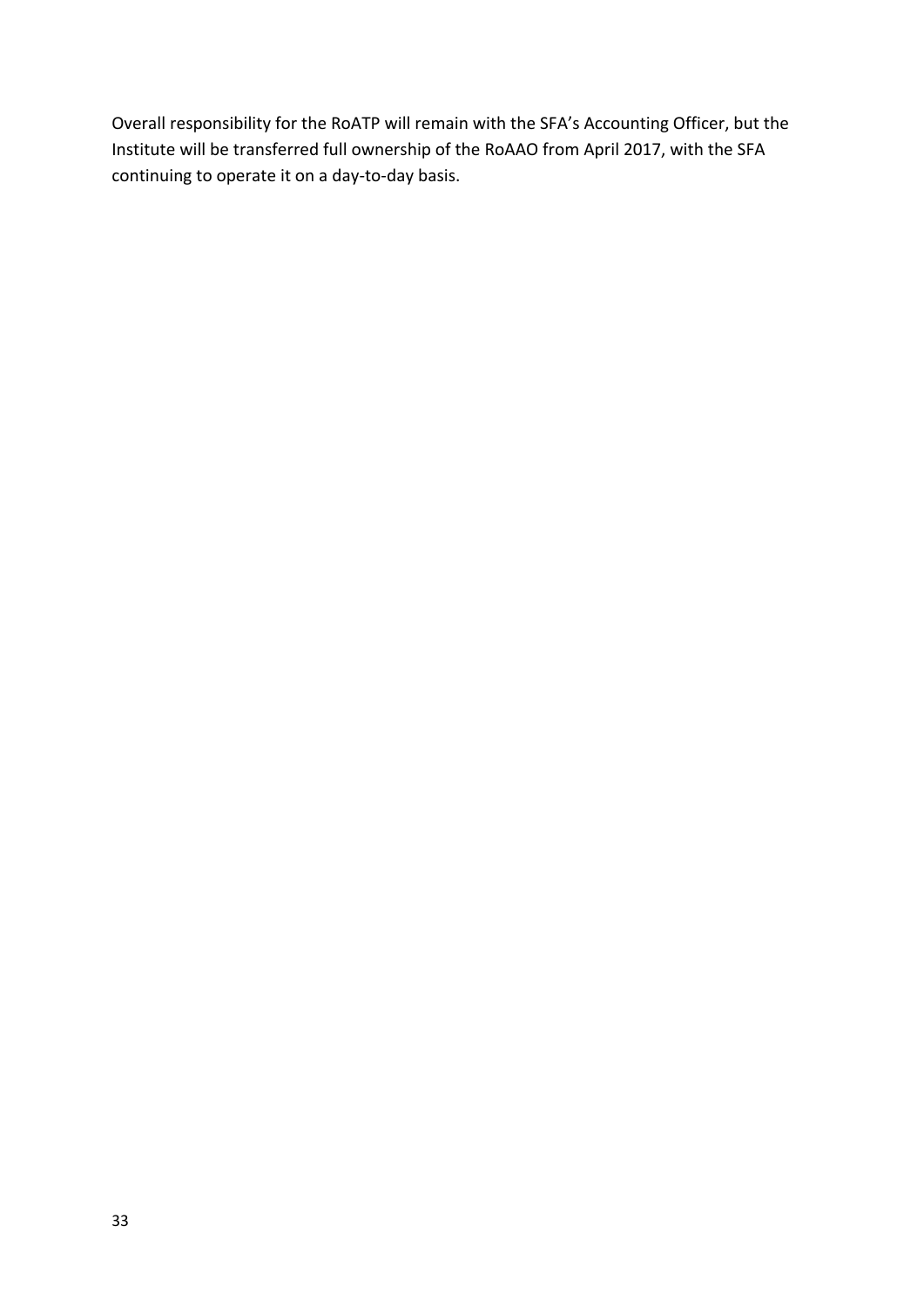# **5. Leading the reforms to technical education**

### <span id="page-34-0"></span>**5.1 Implementing the Post-16 Skills Plan**

The Post-16 Skills Plan was published in July alongside a report from an expert panel chaired by Lord Sainsbury. It set out an ambitious framework for a reformed technical education system – one that supports young people and adults to secure a lifetime of sustained skilled employment and meet the needs of our growing and rapidly changing economy.

<span id="page-34-1"></span>Its ambition was that every young person, after an excellent grounding in the core academic subjects and a broad and balanced curriculum to age 16, would be presented with two choices: the academic or the technical option. The academic option is already well regarded, but the technical option must also be world-class. Adults who want to change careers or advance their technical knowledge should also have access to high-quality technical qualifications, suited to their specific needs.

The technical option will prepare individuals for skilled employment which requires technical knowledge and practical skills valued by employers. It will cover college-based and employment-based (apprenticeship) education, building on our apprenticeship reforms. Employers will sit at the heart of the system and take the lead in setting the standards. Crucially, standards will be designed by considering what is needed to move into skilled employment and then working backwards to develop the qualifications which lead to this point.

#### **5.2 The Institute's role in leading these reforms**

The plan proposed an expansion to the Institute to lead on this framework from April 2018. This will create a single body responsible for technical education with the remit to develop a coherent strategy and bring together employers and education experts to design the standards across all technical education – college-based as well as apprenticeships.

We believe that having one autonomous body with the right set of powers, a clear remit and clear accountability is the best way to deliver these reforms and put employers in the driving seat.

The Institute's expanded role will include:

• **Establishing a common framework of 15 routes across all technical education**, encompassing both college-based and employment-based learning. These routes will focus on skilled occupations where there is a substantial requirement for technical knowledge and practical skills; the routes will group occupations together to reflect where there are shared requirements, and use this occupational mapping to commission new standards where needed.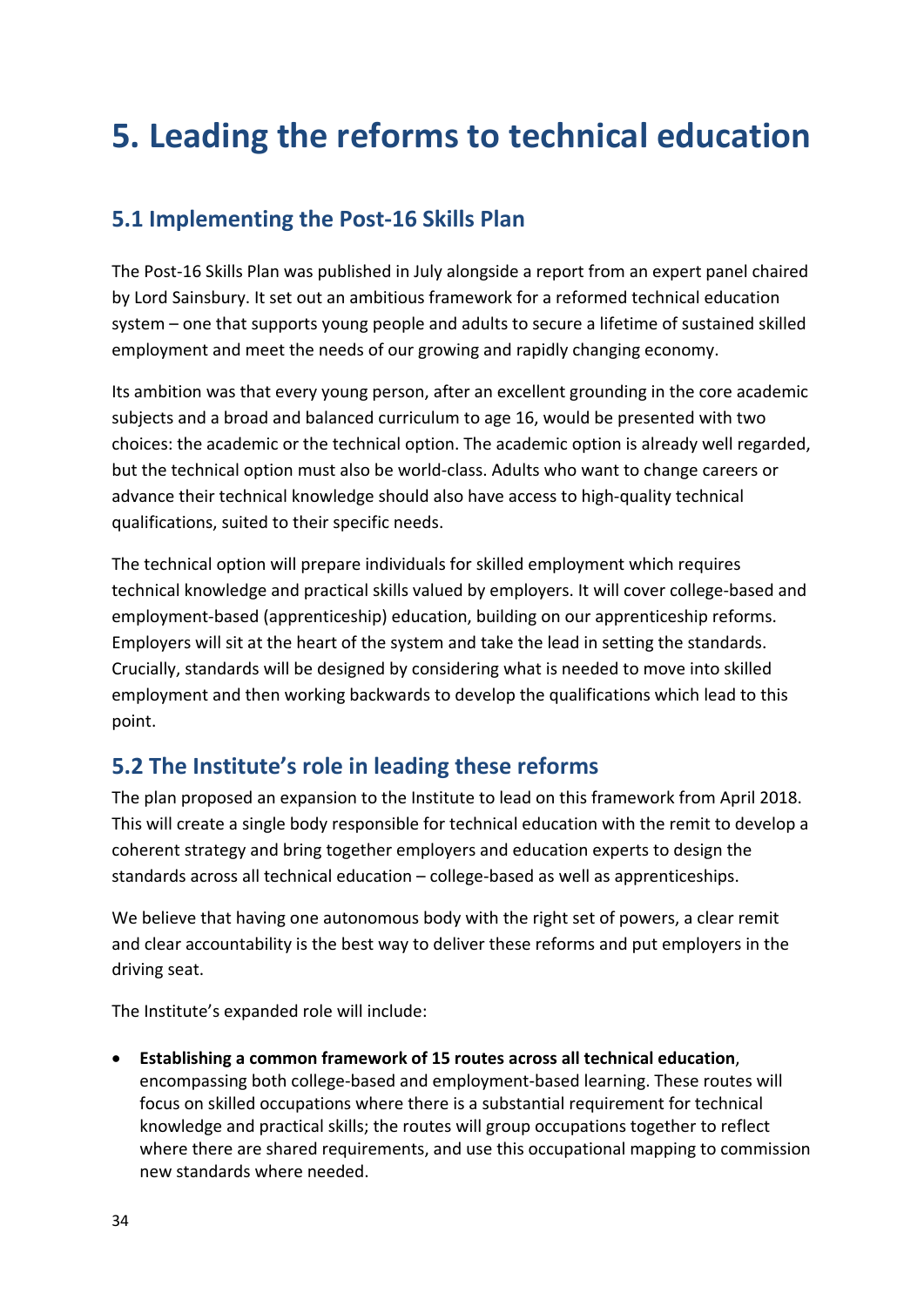- **Convening employer panels of professionals for each route** to advise on the knowledge, skills and behaviours that individuals will need to meet the standards in each route, and on suitable assessment strategies for college-based learning. It will be for the Institute to decide on the specifics of the process for developing apprenticeship standards and assessment plans, and how best to ensure alignment with college-based learning, but we anticipate that employer groups will continue to lead on the design of standards and assessment plans.
- **Managing nationally recognised certificates for each technical education route at levels 2 and 3**. Each certificate achieved through college-based study is likely to include achievement of a qualification alongside other elements, e.g. successful completion of a substantial work placement. We will put in place only one approved qualification for each occupation or cluster of occupations within a route. These could play a role within the relevant apprenticeships, but only if employers decide that should be the case and the Institute will need to consider the implications of this single tech level approach. We intend to grant exclusive licences for the development of these tech levels following a competitive bidding process.
- **Maintaining a register of technical qualifications at levels 4 and 5, whether existing or new,** which are eligible for public subsidy through Government-backed student loans. Where an existing technical qualification is considered by employers to do the best job of meeting national standards, it would be placed on the register. Otherwise, where there is a need but no existing suitable qualification, the Institute would commission its development.

<span id="page-35-1"></span>The standards used will be set by the panels of professionals based on the relevant technical knowledge, skills and behaviours at the higher levels, and will align with the standards for apprenticeship programmes in the same route. These will result in standards brigaded under the 15 routes. In populating the register, the Institute will normally wish to recognise only a single qualification in a particular area.

### <span id="page-35-0"></span>**5.3 Preparing for the Institute's expanded remit**

The Institute's remit will expand to include wider technical education from April 2018. We will say more about how an expanded Institute will operate when the Government publishes an implementation plan following on from the Skills Plan and Sainsbury report published in July 2016. We can though highlight some critical work now to prepare for the wider remit of the Institute:

**Legislation** 

Securing the legislative changes to expand the Institute to cover wider technical education beyond its current apprenticeship functions. The Technical Education and Further Education Bill, which is currently passing through Parliament, will extend the Institute's role so that it can implement key recommendations within the Skills Plan and Sainsbury report.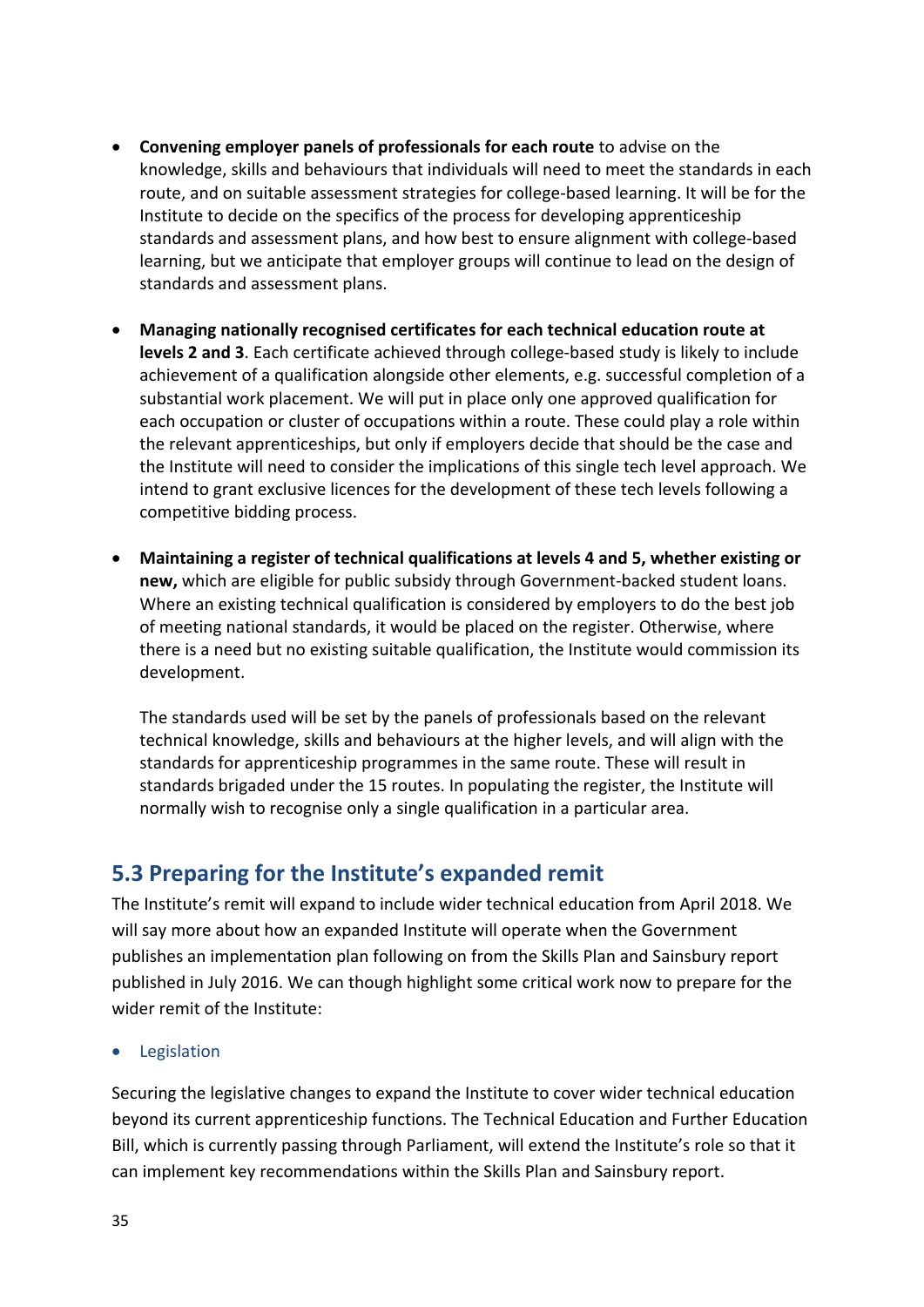#### • DfE operating routes in shadow form

In the interim period until April 2018, it will be important to take forward the Sainsbury reforms so that we can maximise their impact, and ensure that the Institute can hit the ground running when it formally takes on the relevant functions. Therefore, we will operate key functions in shadow form in advance of April 2018, but we will make these as aligned as possible with Institute functions from April 2017 onwards, in order to make the transition as smooth as possible.

#### • Learning from the initial rollout of routes and occupational maps in the Institute's first year

The first year of the Institute provides a great opportunity to make sure we manage the Institute's wider remit in the right way. For instance, we can learn from how the routes are operating and take on board the lessons from the occupational maps, and shape the way in which the wider remit is carried out accordingly. The first occupational maps are now nearing completion, and we are very grateful for all the engagement so far from a wide range of employers, professional bodies and other stakeholders.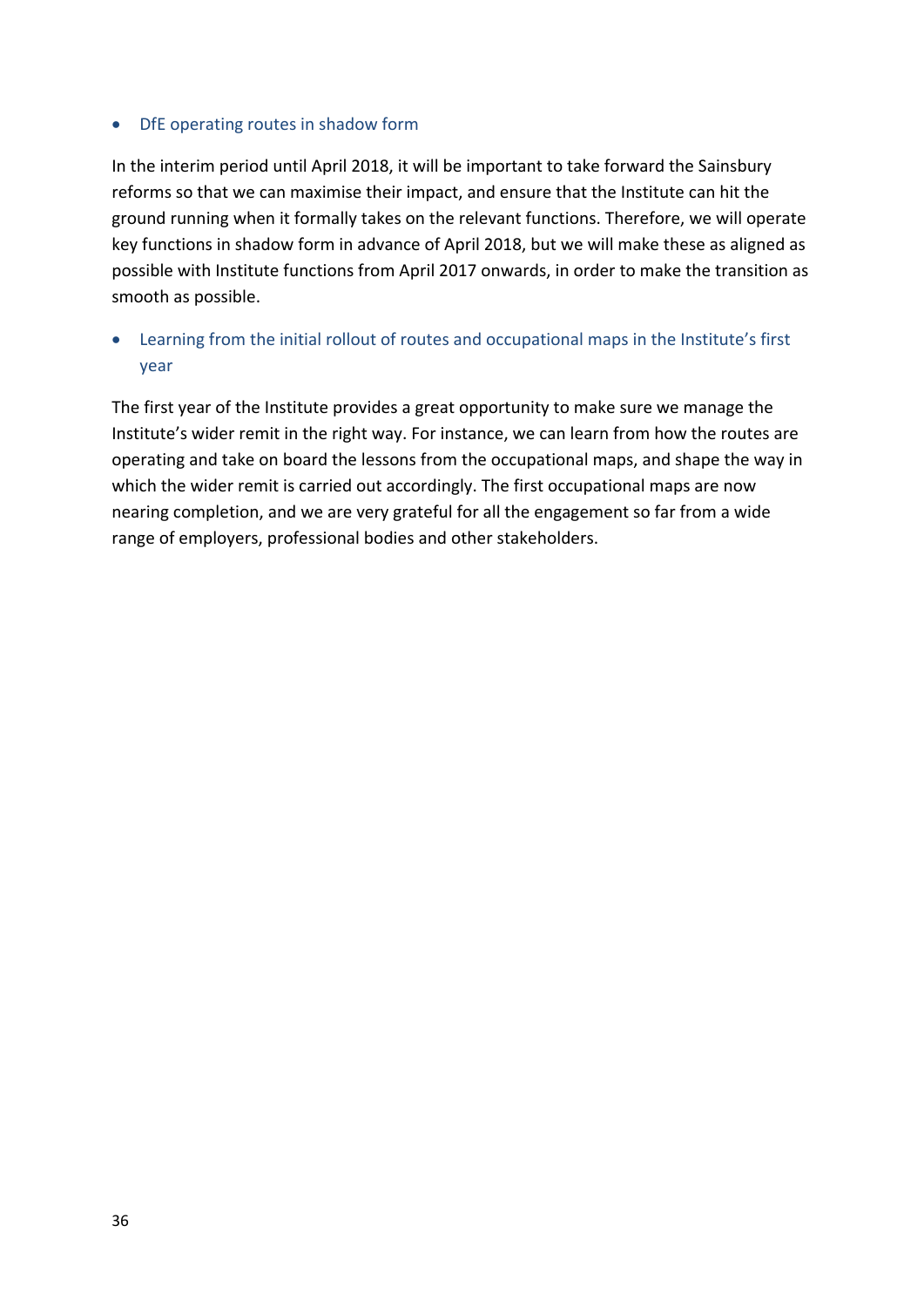# 6. Implementing the new system

#### **Summary of proposals in this section:**

- **The Institute's long term ambition is to establish a thriving technical education landscape consisting of high quality apprenticeships and classroom-based courses**.
- **The Institute's priorities for year one include providing continuity to the sector while kicking off initial activities to make progress against each of the proposals in this document.**
- **The Chair and Board will publish an updated plan for the Institute, along with its key performance indicators after its launch in April 2017.**
- **Our priority until April 2017 is to set up the Institute in the way that gives it the best chance of success once it is launched**

Stakeholders have been clear that the sector is looking for the Institute to play a leading role in improving quality within the apprenticeships system. The need for continuity and stability has come through loud and clear from our engagement so far, as has the request for a clear plan for the future.

The creation of the independent Institute as a permanent feature of the apprenticeships and technical education landscape is designed to provide long term stability and certainty to the sector. It will allow us to talk confidently about our long term plans for apprenticeships and technical education.

In this section, we set out some ambitions for the Institute and our thoughts on priorities for year one – we would welcome comments on these. The Institute's Board will publish an updated plan for the Institute, along with its key performance indicators after its launch. Your feedback on our proposals in this document will heavily inform these publications. Finally, we provide a high level implementation plan for establishing the Institute by April 2017.

#### <span id="page-37-0"></span>**6.1 Our ambitions by 2020**

In the long term, the Institute's ambition is to establish a thriving technical education landscape consisting of high quality apprenticeships and classroom-based courses. We recognise that this is a hugely challenging ambition, and one that previous reforms have tried, and failed, to achieve. We are confident that the Institute's focus on quality and rigour, the central role of employers in the new system, and the additional levy resource to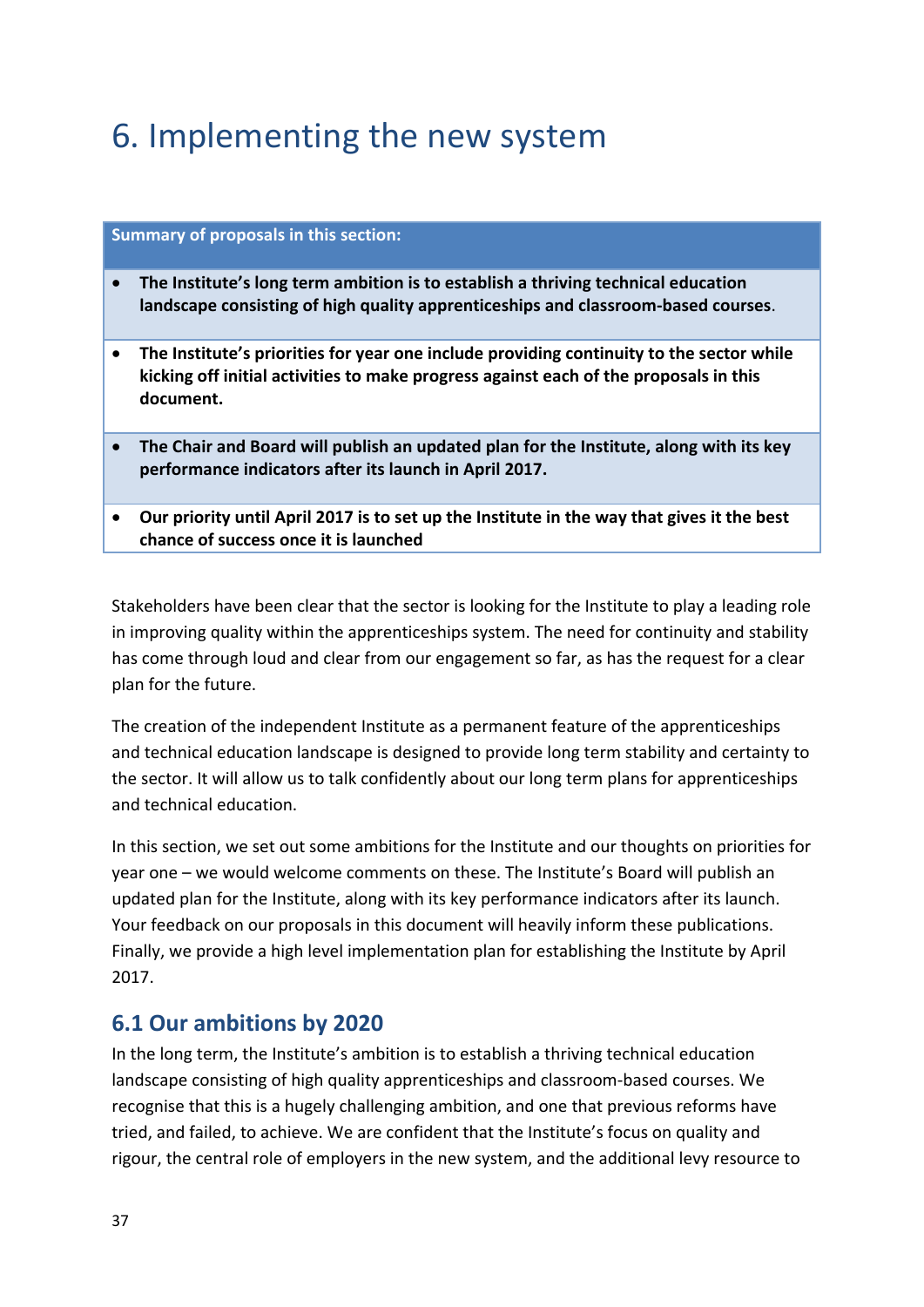support provision all mean that we are now better placed than ever to achieve this ambition.

By 2020, we would expect to see:

- A simplified system that is easier for users to navigate than at present, with clear information and guidance available whenever it is wanted by any stakeholder.
- A suite of mutually exclusive, employer-designed standards that better meet employer's skills needs and deliver improved outcomes for learners.
- Funding allocated to standards in a way that provides the greatest strategic return (either to the learner, employer or wider economy).
- A coordinated approach to quality assurance across the system, with organisations collaborating proactively and effectively to identify issues, respond to concerns, and intervene to address them in a timely manner.
- The Institute playing a leading role alongside others to do more to celebrate learners' successes. Establishing apprenticeship certificates as a hallmark of high quality will be one of multiple contributions to this.
- Apprenticeships and technical education recognised as a highly prestigious alternative to the established academic route, whilst recognising that achieving real parity of esteem will take longer to achieve.
- The Institute recognised as an organisation of excellence across the apprenticeship landscape - by government, employers, learning organisations, colleges and schools and parents.

We would welcome your comments on both the proposed content of these aims, and also suggested approaches to measuring their success.

## <span id="page-38-0"></span>**6.2 Year one objectives**

Our priority until April 2017 is to set up the Institute in the way that gives it the best chance of success once it is launched. We have set out below some proposed priorities for the Institute for the 12 months from April 2017, aligned to its core functions and its wider role in the apprenticeships system. The Institute will report to the Secretary of State on these and other objectives through its annual report.

#### Regulating the quality of apprenticeship standards – in its first year, the Institute will:

- Improve access to information and guidance on the development process, including making it easier to navigate the system and locate 'in development' and 'approved for delivery' standards.
- Develop a clear support package for Trailblazers to help them develop standards, including access to assessment specialists to help with drafting the assessment plans.
- Explore opportunities to speed up the end-to-end process for developing an apprenticeship standard, whilst retaining appropriate scrutiny and rigour of review.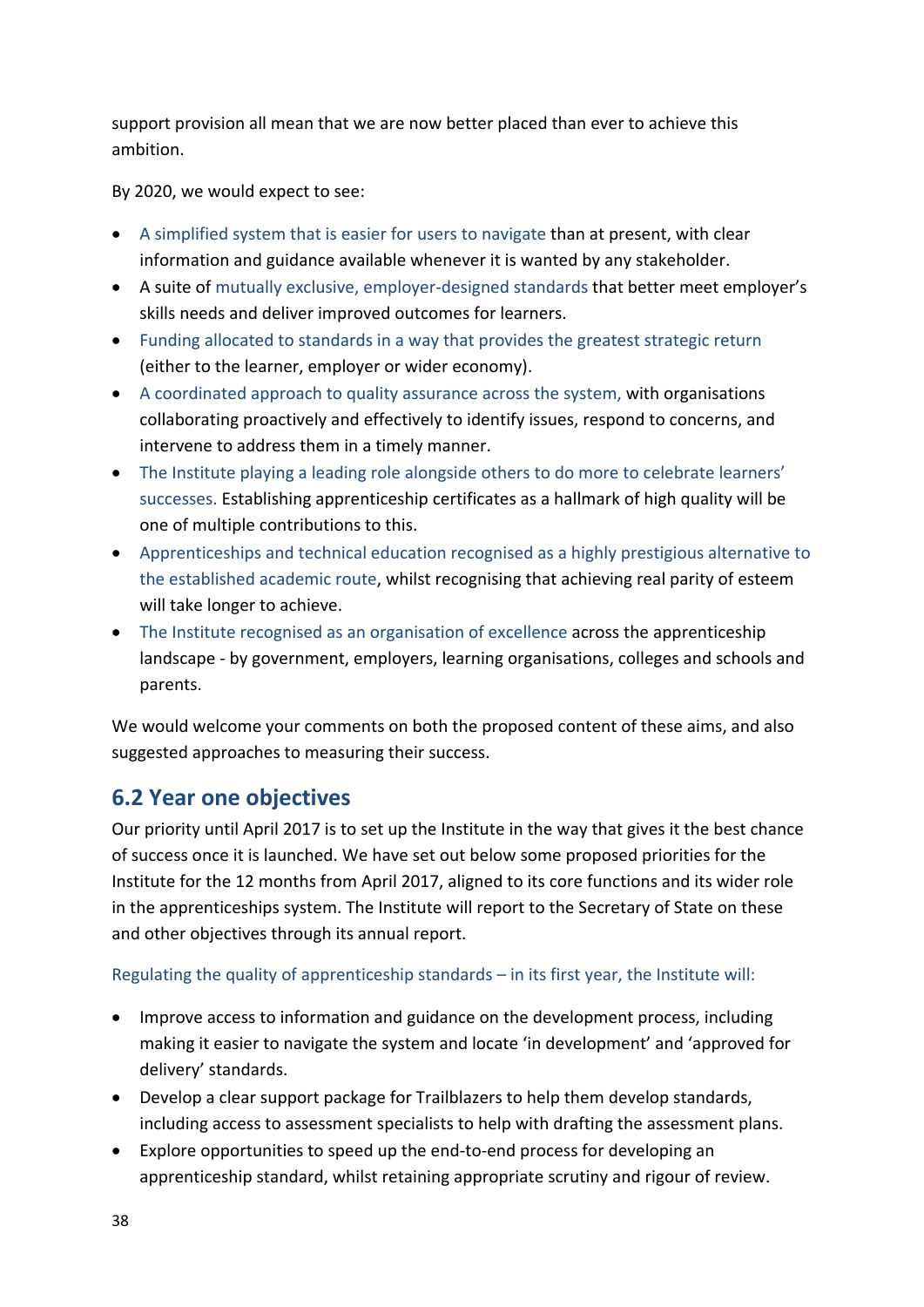- Introduce greater industry expertise into the review and approval of apprenticeship standards, including setting up Route Panels and Peer Review Panels.
- Establish a monitoring and evaluation function within the Institute, including initiating the first route based evaluations of standards.

#### Providing advice on funding of apprenticeship standards to Government – in its first year, the Institute will:

- Establish a robust process for providing advice to DfE on the appropriate funding band allocation for new apprenticeship standards, in line with the Secretary of State's remit letter to the Institute.
- Research and test an improved approach to allocating standards to funding bands, in order to move further towards an allocation model that incentivises the standards that provide the greatest strategic return on investment.

#### Quality assuring apprenticeship end point assessments – in its first year, the Institute will:

- Establish an approach to Institute-led external quality assurance, including the legislation, processes and systems required to support this service.
- Set up an Assessment Committee to review concerns reported through the external quality assurance of end point assessments, including where the Institute is not selected as lead quality assurer.
- Create a consistent apprenticeship certificate design and work with the SFA to issue the certificate to successful learners.

#### Collaborating with partners to drive quality  $-$  in its first year, the Institute will:

- Establish and chair quarterly Apprenticeship Quality Improvement Group meetings comprised of key organisations responsible for quality within the apprenticeships system.
- Agree a Memorandum of Understanding with the SFA, including provisions to support Institute-led interventions where low quality is observed from apprenticeship training or assessment organisations.

#### Preparing for the expansion of the Institute's remit – in its first year, the Institute will:

- Publish an occupational map that aligns standards to 15 industry routes.
- Expand Route Panels during the year so that they are ready to operate at scale from April 2018.

### <span id="page-39-0"></span>**6.3 An implementation plan**

The table below sets out the high level milestones through to the Institute's launch in April 2017. The Institute will publish a five year plan after its launch which will provide more details on its delivery timetable.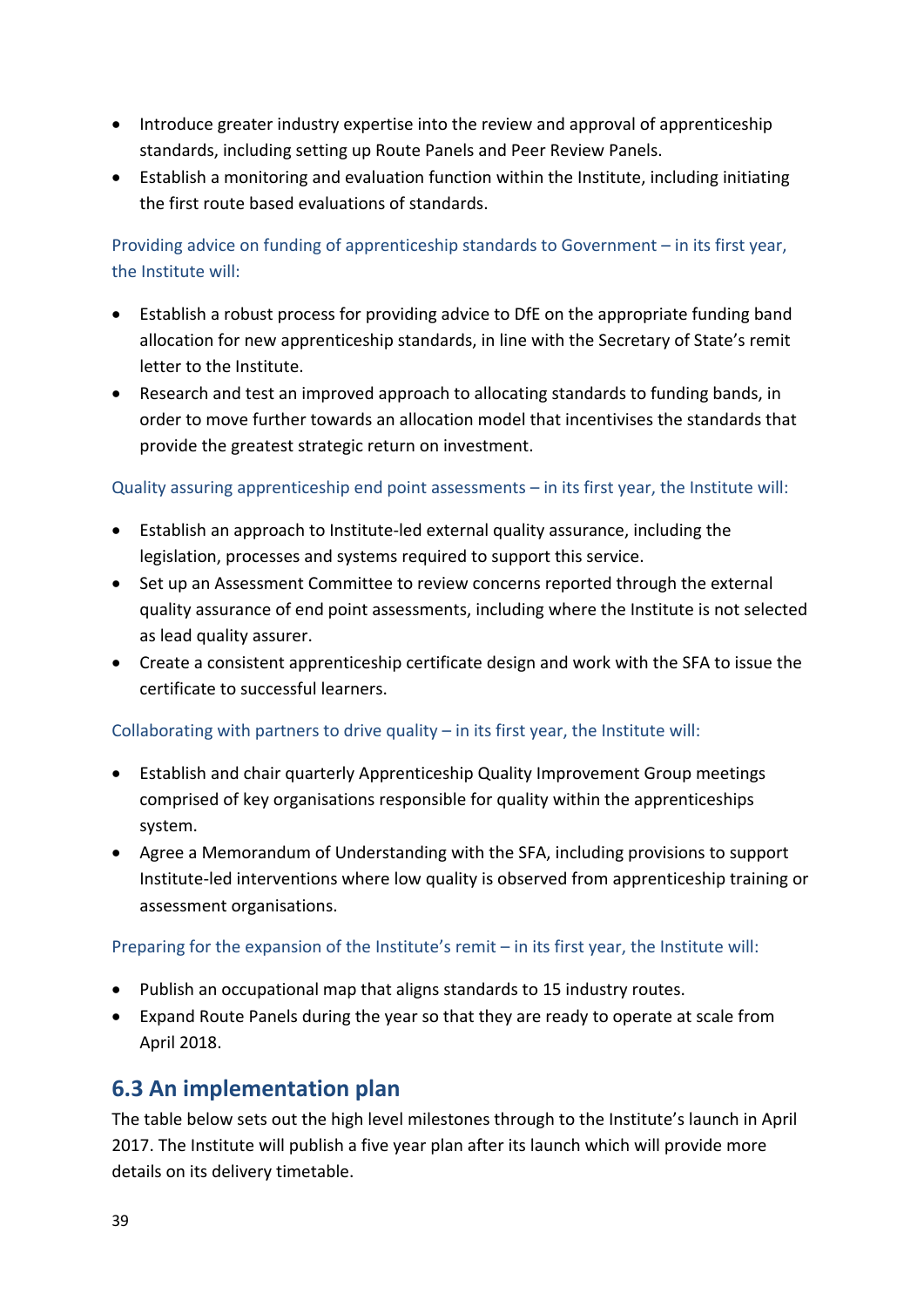<span id="page-40-0"></span>

| <b>Milestone</b>                                                                                                                       | <b>Date</b>             |
|----------------------------------------------------------------------------------------------------------------------------------------|-------------------------|
| Institute operating model                                                                                                              |                         |
| Publication of draft Government operational plan/remit letter for the<br>Institute                                                     | 4 January 2017          |
| Deadline for responses to draft Government Strategic Guidance/remit<br>letter for the Institute                                        | 30 January 2016         |
| Deadline for responses to draft Institute operational plan                                                                             | 27 February 2017        |
| Start of procurement for external quality assurance service                                                                            | February 2017           |
| Shadow Institute commences review of apprenticeship standards and<br>assessment plans as an input to the DfE's decision making process | February 2017           |
| Shadow Institute commences funding advice as an input to the DfE's<br>decision making process                                          | February 2017           |
| Close of procurement for external quality assurance service                                                                            | March 2017              |
| <b>Launch of Institute</b>                                                                                                             | April 2017              |
| Governance                                                                                                                             |                         |
| Board members appointed                                                                                                                | January 2017            |
| Permanent Chair appointed                                                                                                              | Feb/March 2017          |
| <b>First Board meeting</b>                                                                                                             | <b>March 2017</b>       |
| Stakeholder Group appointed                                                                                                            | March 2017              |
| <b>Recruitment</b>                                                                                                                     |                         |
| Route Panel Chairs recruited                                                                                                           | March 2017              |
| Additional Route Panel members recruited                                                                                               | March 2017 - March 2018 |